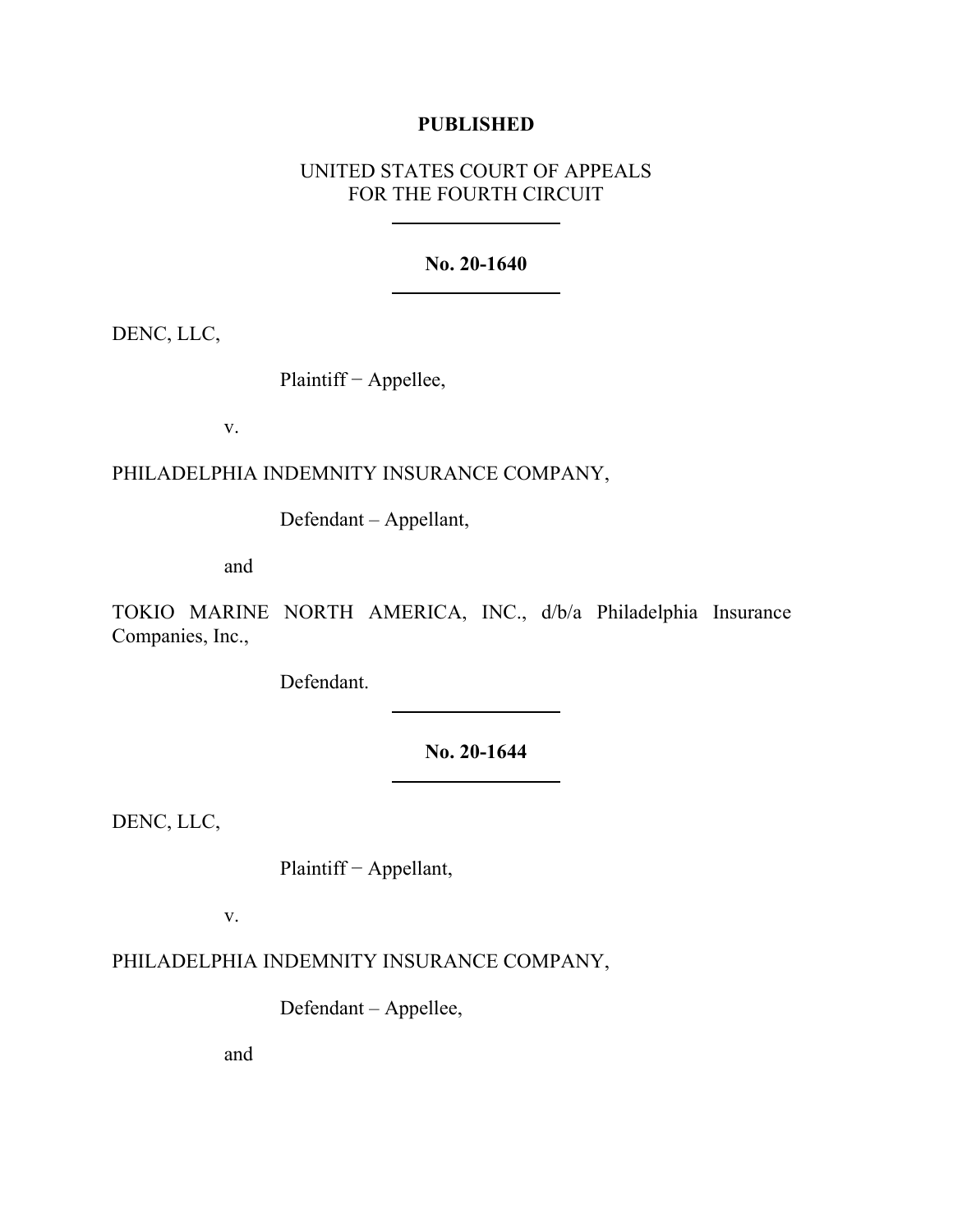TOKIO MARINE NORTH AMERICA, INC., d/b/a Philadelphia Insurance Companies, Inc.,

Defendant.

Appeal from the United States District Court for the Middle District of North Carolina, at Greensboro. Catherine C. Eagles, District Judge. (1:18−cv−00754−CCE−LPA)

Argued: October 27, 2021 Decided: April 18, 2022

Before DIAZ and RUSHING, Circuit Judges, and FLOYD, Senior Circuit Judge.

Affirmed in part, reversed in part, and remanded with instructions by published opinion. Judge Diaz wrote the opinion, in which Senior Judge Floyd joined, and in which Judge Rushing joined in part. Judge Rushing wrote an opinion dissenting in part.

**ARGUED:** David L. Brown, GOLDBERG SEGALLA LLP, Greensboro, North Carolina, for Appellant/Cross-Appellee. Gregg E. McDougal, MCDOUGAL WORRELL LLP, Raleigh, North Carolina, for Appellee/Cross-Appellant. **ON BRIEF:** David G. Harris II, GOLDBERG SEGALLA LLP, Greensboro, North Carolina, for Appellant/Cross-Appellee. John E. Branch III, Andrew D. Brown, SHANAHAN LAW GROUP, PLLC, Raleigh, North Carolina; Lawrence R. Duke, MCDOUGAL WORRELL LLP, Raleigh, North Carolina, for Appellee/Cross-Appellant.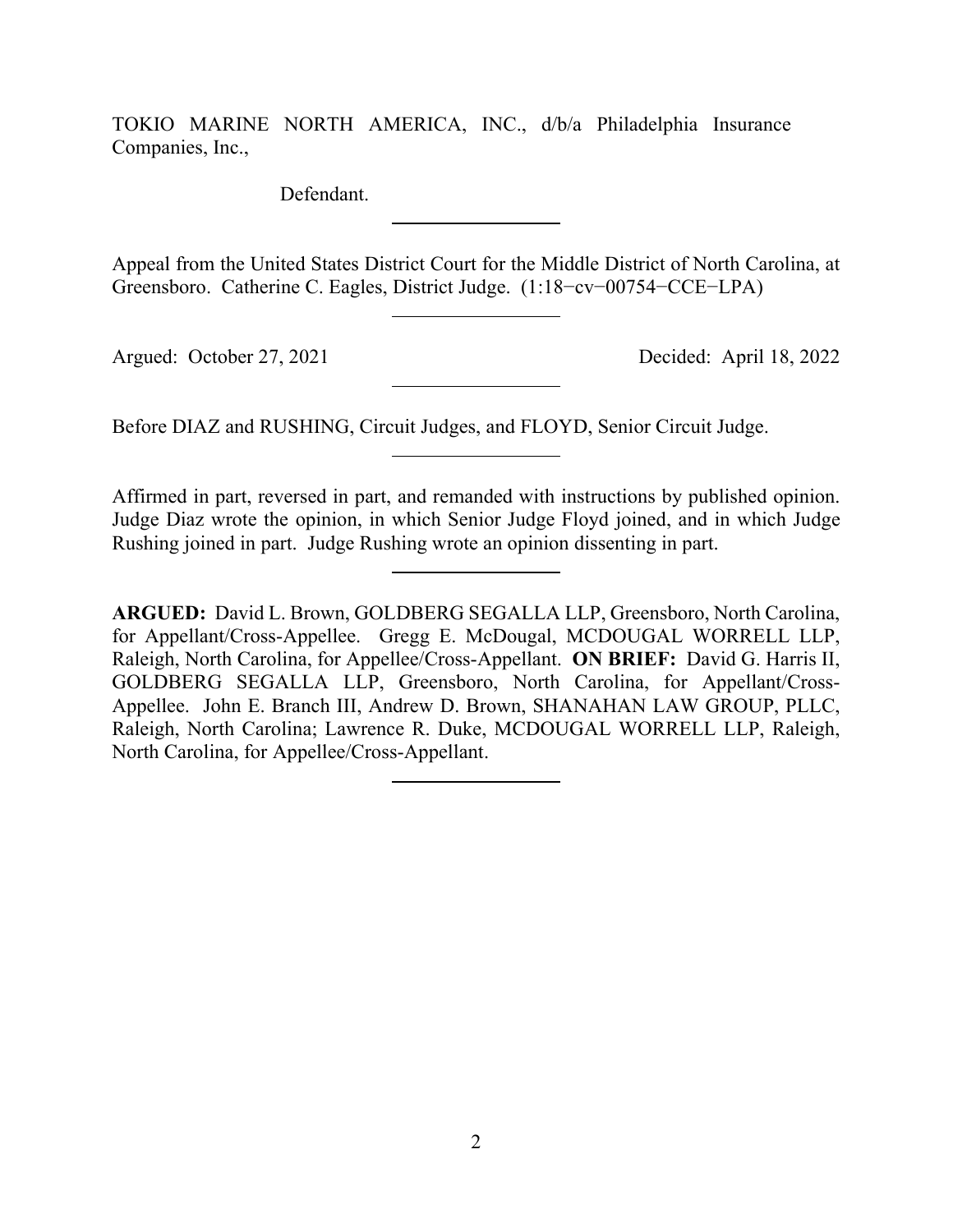DIAZ, Circuit Judge:

Philadelphia Indemnity Insurance Company declined to cover a claim for collapse damage under a policy issued to DENC, LLC. DENC sued, alleging contract claims and violations of North Carolina's Unfair and Deceptive Trade Practices Act ("UDTPA"). On summary judgment, the district court found that Philadelphia improperly denied coverage and failed to reasonably explain its basis for the denial. It thus held that Philadelphia breached the policy and violated the UDTPA, granting partial summary judgment to DENC. The court awarded contract damages, but it denied treble damages because DENC didn't show that Philadelphia's UDTPA violation proximately caused any injury. Instead, it awarded DENC nominal damages and attorneys' fees for that claim.

Philadelphia now appeals the district court's adverse rulings. DENC cross-appeals, arguing the court should have trebled its contract damages. Finding no error on liability, we affirm the district court's grant of partial summary judgment to DENC. We likewise discern no abuse of discretion in the court's award of attorneys' fees. But on damages, we find the court erred in assessing proximate cause under the UDTPA. We reverse the court's judgment in that regard and remand with instructions to treble DENC's contract damages.

I.

### A.

DENC has owned The Crest, an apartment building in Elon, North Carolina, since 2013. It leased The Crest to Elon University for student housing. From November 2017 to November 2018, DENC insured the property with a policy from Philadelphia.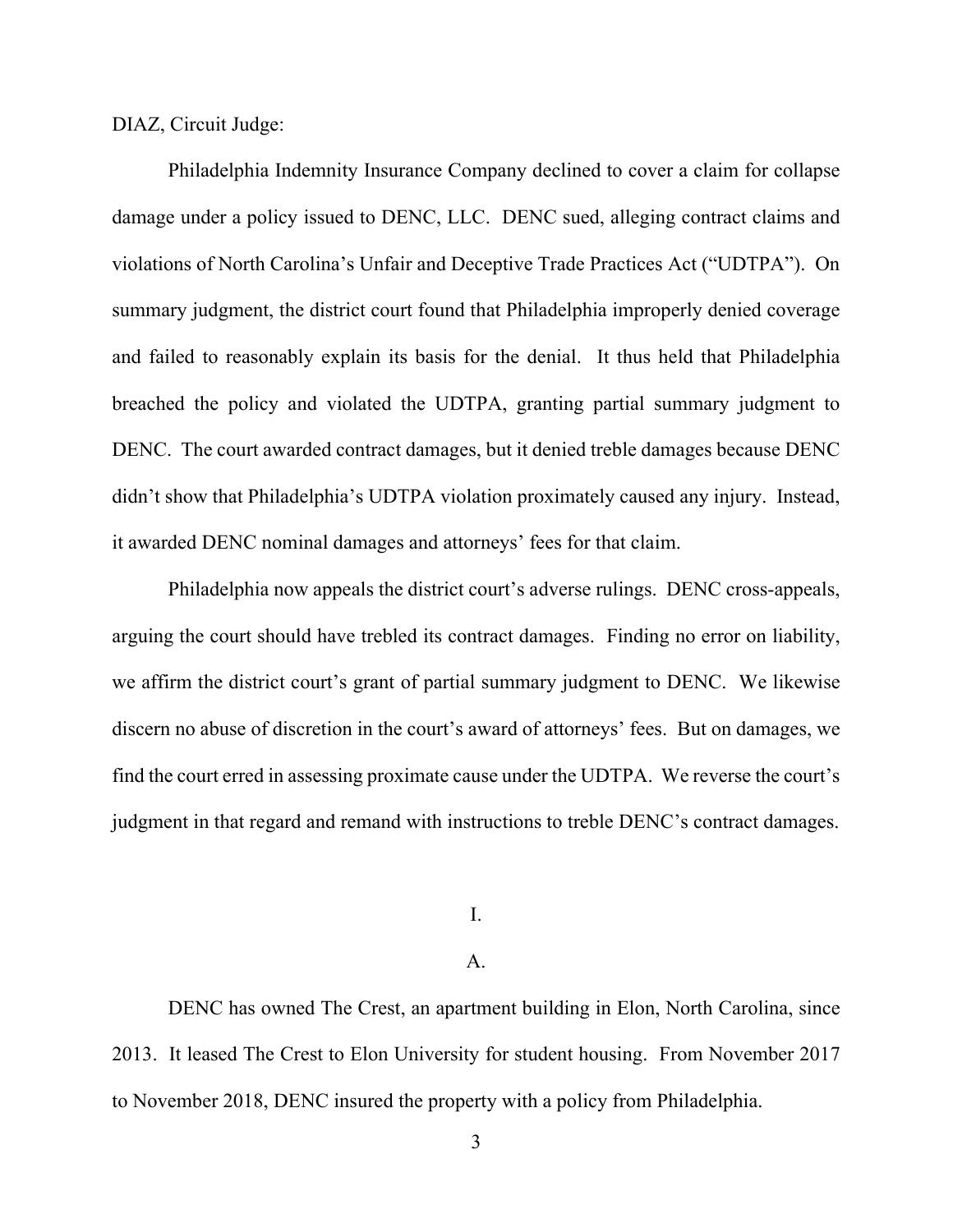The policy covered "direct physical loss" to The Crest, so long as the loss occurred during the coverage period and wasn't expressly excluded or limited. J.A. 269, 291, 293. It specifically barred coverage for loss caused by decay, deterioration, or defective construction. Under one endorsement, the policy also excluded loss caused by "continuous or repeated seepage or leakage of water . . . that occurs over a period of 14 days or more." J.A. 349.

Of importance, the policy contained a "Collapse Endorsement" that modified the scope of coverage for "collapse" in the body of the policy. J.A. 362–64. The Collapse Endorsement comprised two parts.

Section I of the endorsement modified the policy's exclusions, deleting and replacing the subsection for "collapse." Under Section I, the policy excluded:

Collapse, including any of the following conditions of property or any part of the property:

- (1) An abrupt falling down or caving in;
- (2) Loss of structural integrity, including separation of parts of the property or property in danger of falling down or caving in; or
- (3) Any cracking, bulging, sagging, bending, leaning, settling, shrinkage or expansion as such condition relates to (1) or (2) above.

J.A. 362. But this exclusion wouldn't apply to collapse caused by "[w]eight of people or personal property" or to collapse covered in Section II. *Id.*

Section II modified the policy to expressly cover "abrupt collapse," which it defined as "an abrupt falling down or caving in of a 'building' or any part of a 'building' with the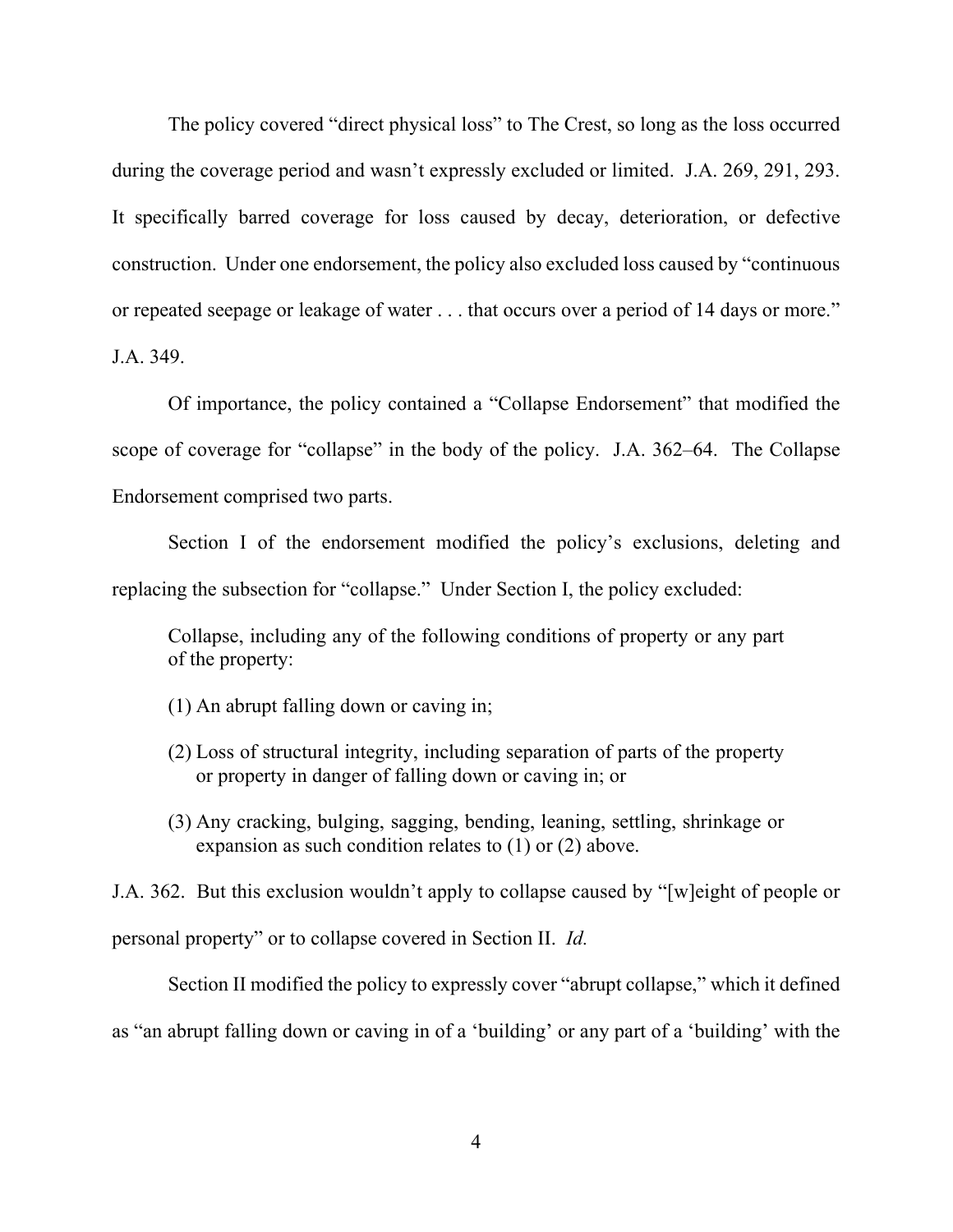result that the 'building' or part of the 'building' cannot be occupied for its intended

purpose." *Id.* Still, Section II only covered "abrupt collapse" caused by:

a. "Building" decay that is hidden from view, unless the presence of such decay is known to an insured prior to collapse;

. . .

d. Use of defective material or methods in construction . . . if the abrupt collapse occurs after the construction . . . is complete, but only if the collapse is caused in part by . . . [w]eight of people or personal property.

J.A. 363. And Section II explained that its coverage wouldn't apply to:

a. A "building" or any part of a "building" that is in danger of falling down or caving in;

b. A part of a "building" that is standing, even if it has separated from another part of the "building"; or

c. A "building" that is standing or any part of a "building" that is standing, even if it shows evidence of cracking, bulging, sagging, bending, leaning, settling, shrinkage or expansion.

# *Id.*

The policy also covered DENC's "necessary expenses . . . incur[red] during the

'period of restoration' that [it] would not have incurred" had there been no covered loss.

J.A. 320. The relevant section provided:

- (1) [Philadelphia] will pay any Extra Expenses to avoid or minimize the suspension of business and to continue "operations":
	- (a) At the described premises; or
	- (b) At replacement premises or at temporary locations, including:
		- (i) Relocation expenses; and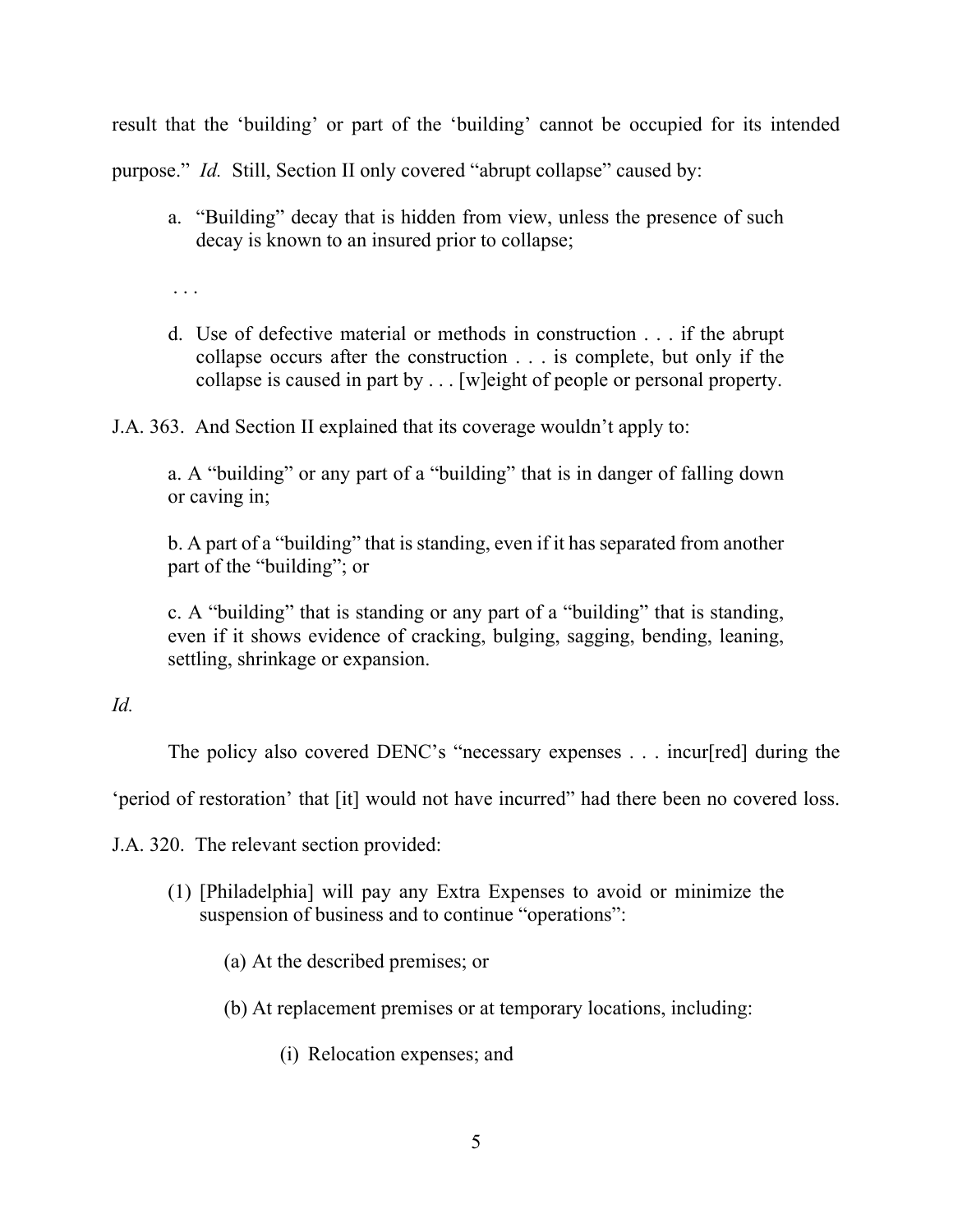- (ii) Costs to equip and operate the replacement or temporary locations.
- (2) [Philadelphia] will pay any Extra Expenses to minimize the suspension of business if [DENC] cannot continue "operations."

*Id.* The policy defined "operations" in relevant part as "[b]usiness activities [DENC] perform[s] at the described premises." J.A. 330.

# B.

In January 2018, students gathered on a second-floor breezeway of The Crest for a party. In the early hours of that night, partygoers began "jumping in the breezeway." J.A. 509. According to a witness, the breezeway "abruptly collapsed" while the students were jumping. *Id.* Two student reporters arrived in the morning. Both observed that the breezeway was hanging down by more than a foot. J.A. 509, 511.

DENC filed a claim with Philadelphia the next day. In response, Philadelphia engaged an adjuster to inspect the breezeway. By that time, the city had condemned The Crest. The adjuster said that undiscovered "water damage [which] occur[ed] over an extended period of time" caused the loss. J.A. 392.

Philadelphia then sent DENC two letters. The first was a reservation-of-rights letter, explaining that it would keep investigating DENC's claim. The second letter (sent two days later) informed DENC that it had "issued, or will be issuing payment . . . for damages or injuries sustained" under DENC's claim. J.A. 530. The letter also stated that "it appear[ed] another party[] may have caused or contributed to the damages sustained." *Id.* And while it said that Philadelphia would seek reimbursement from the "responsible party," the letter didn't specify who that party was. *Id.*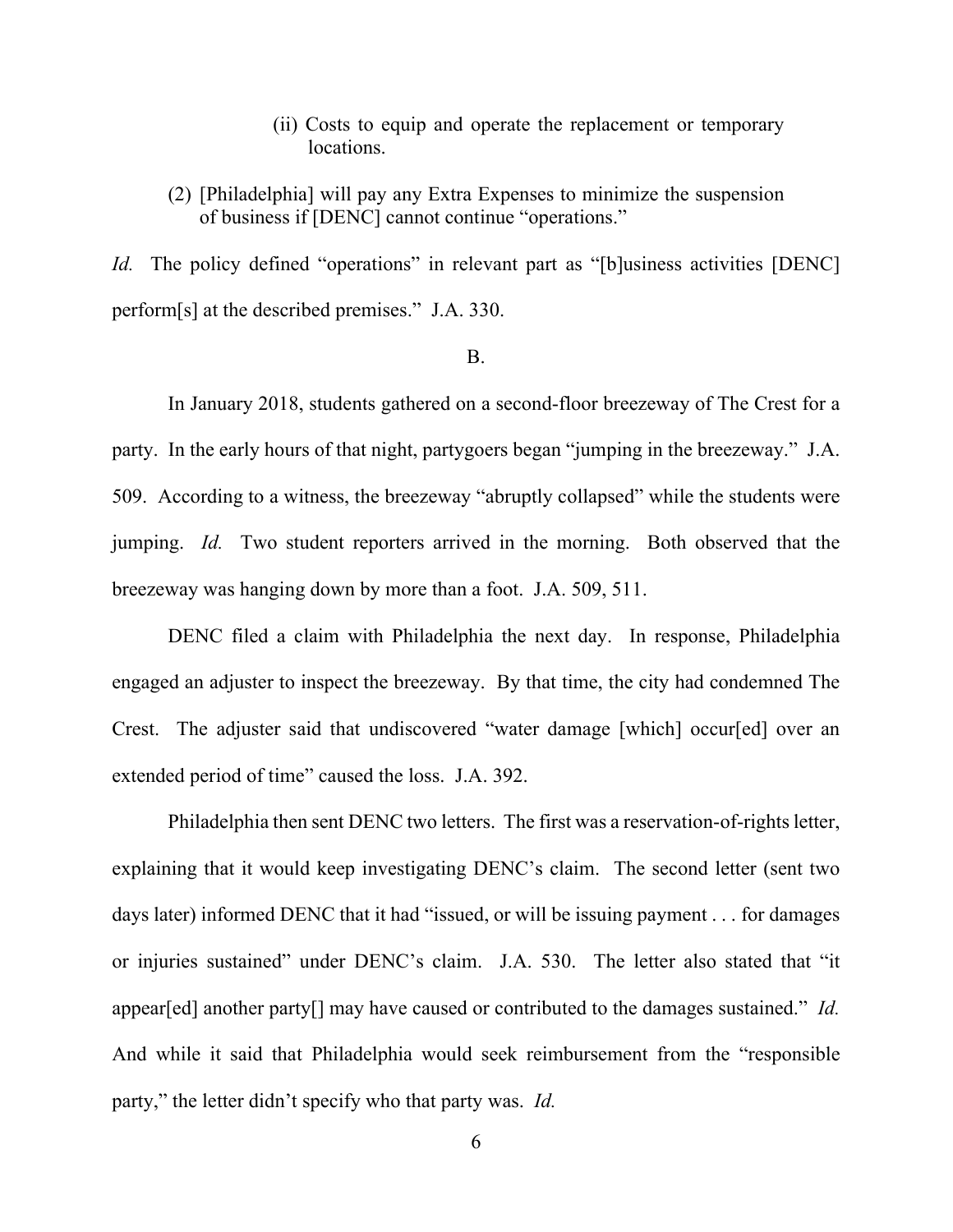Philadelphia hired a structural engineer to assess the breezeway. He concluded that "long-term water intrusion [] ultimately resulted in the wood framing (structural) member's inability to support the dead (slab) and live (occupant) loads." J.A. 430. He suggested that the original building contractor failed to "properly install a water management system on the walls" or a "properly integrated waterproof system." *Id.* These failures, the engineer said, resulted in "long-term repeated moisture exposure" to the breezeway's wood framing. *Id.*

After reviewing the engineer's report, Philadelphia sent DENC a third letter. This time, Philadelphia said that it would deny coverage. The letter recited many of the adjuster's and engineer's findings on water-related damage. It also listed several policy provisions that ostensibly applied to DENC's claim, though some had been deleted or modified by endorsement.

Philadelphia explained that it was denying coverage "because the damage [was] reportedly the result of long-term water intrusion and deteriorated wood framing." J.A. 442. It connected this water damage to "the failure to properly install a water management system on the walls and a properly integrated waterproof system for the walkway slab and framing configuration as well as improper venting of the dryers." *Id.* Philadelphia also said the damage hadn't commenced during the policy's coverage period. The letter never referenced Philadelphia's earlier decision to pay the claim.

DENC responded that the policy covered the collapse, refuting Philadelphia's rationale for denying coverage. When Philadelphia failed to pay the claim, DENC sued.

7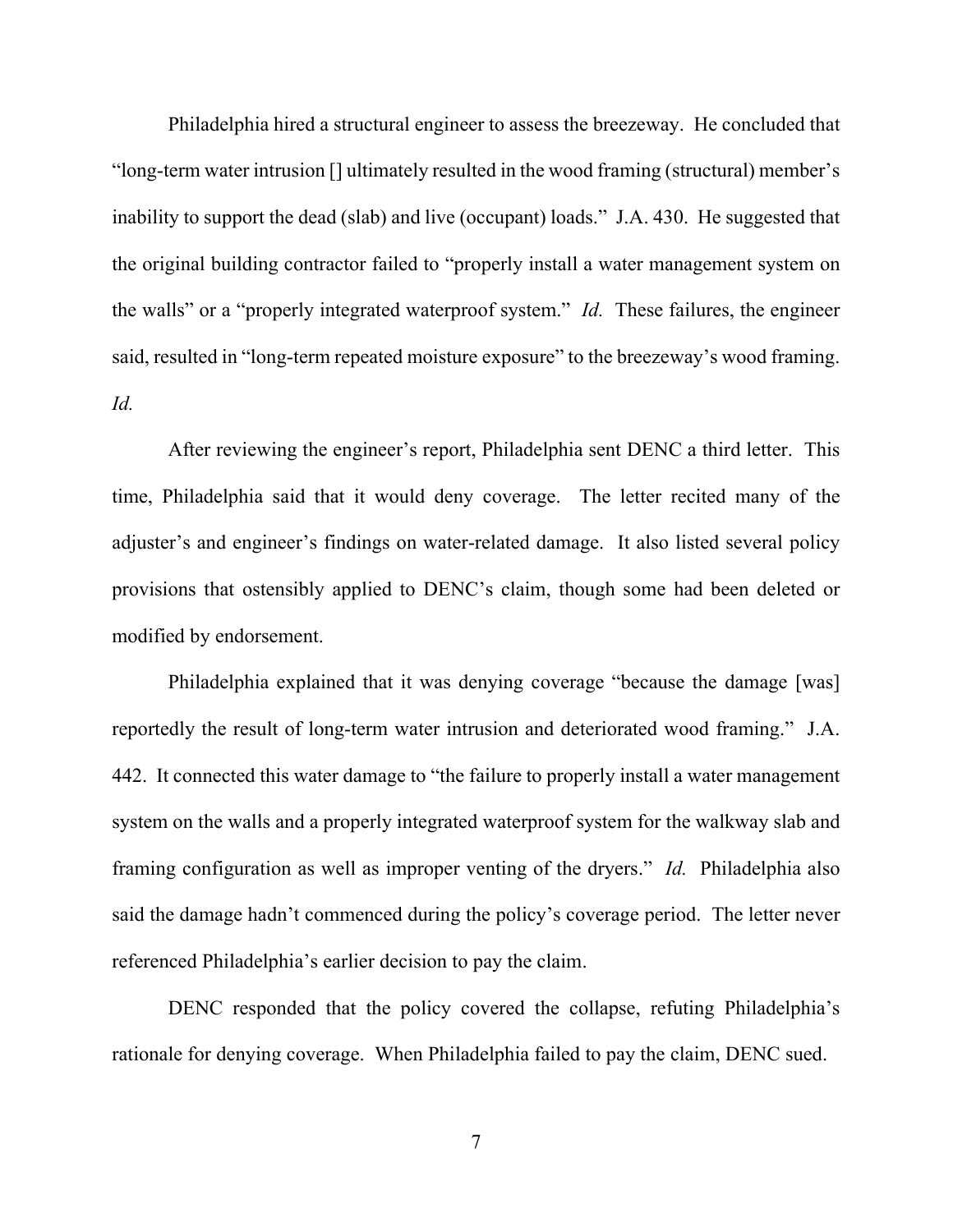DENC filed a declaratory judgment action in North Carolina state court, also asserting claims for breach of contract, breach of the covenant of good faith and fair dealing, bad-faith denial and handling of its claim, and UDTPA violations. Philadelphia removed the case to the Middle District of North Carolina. The parties cross-moved for summary judgment, which the district court addressed in a series of orders.

The district court first resolved DENC's request for declaratory judgment and the breach-of-contract claim, granting summary judgment to DENC. The court explained that the Philadelphia policy was an "all-risk" policy, which meant "it cover[ed] risks unless they [were] expressly excluded or limited by the policy itself." *DENC, LLC v. Phila. Indem. Ins. Co.*, 421 F. Supp. 3d 224, 226–27 (M.D.N.C. 2019) ("*DENC I*").

The district court found that the policy covered the breezeway's collapse under (1) the Collapse Endorsement's "weight of people" exception to the exclusion of collapse coverage; and (2) the Collapse Endorsement's express coverage of "abrupt collapse" caused by hidden building decay or defective construction methods. This finding shifted the burden to Philadelphia to show that an exclusion barred coverage. Philadelphia pointed to the Collapse Endorsement's exclusions for buildings "in danger of falling down" and those that remain "standing." *Id.* at 234–35. The court determined neither applied.

The district court later ruled on the remaining claims. *DENC, LLC v. Phila. Indem. Ins. Co.*, 426 F. Supp. 3d 151, 154 (M.D.N.C. 2019) ("*DENC II*"). It granted summary judgment to DENC on one of its four UDTPA claims. The court found that Philadelphia's denial-of-coverage letter failed to reasonably explain the denial's "basis in the insurance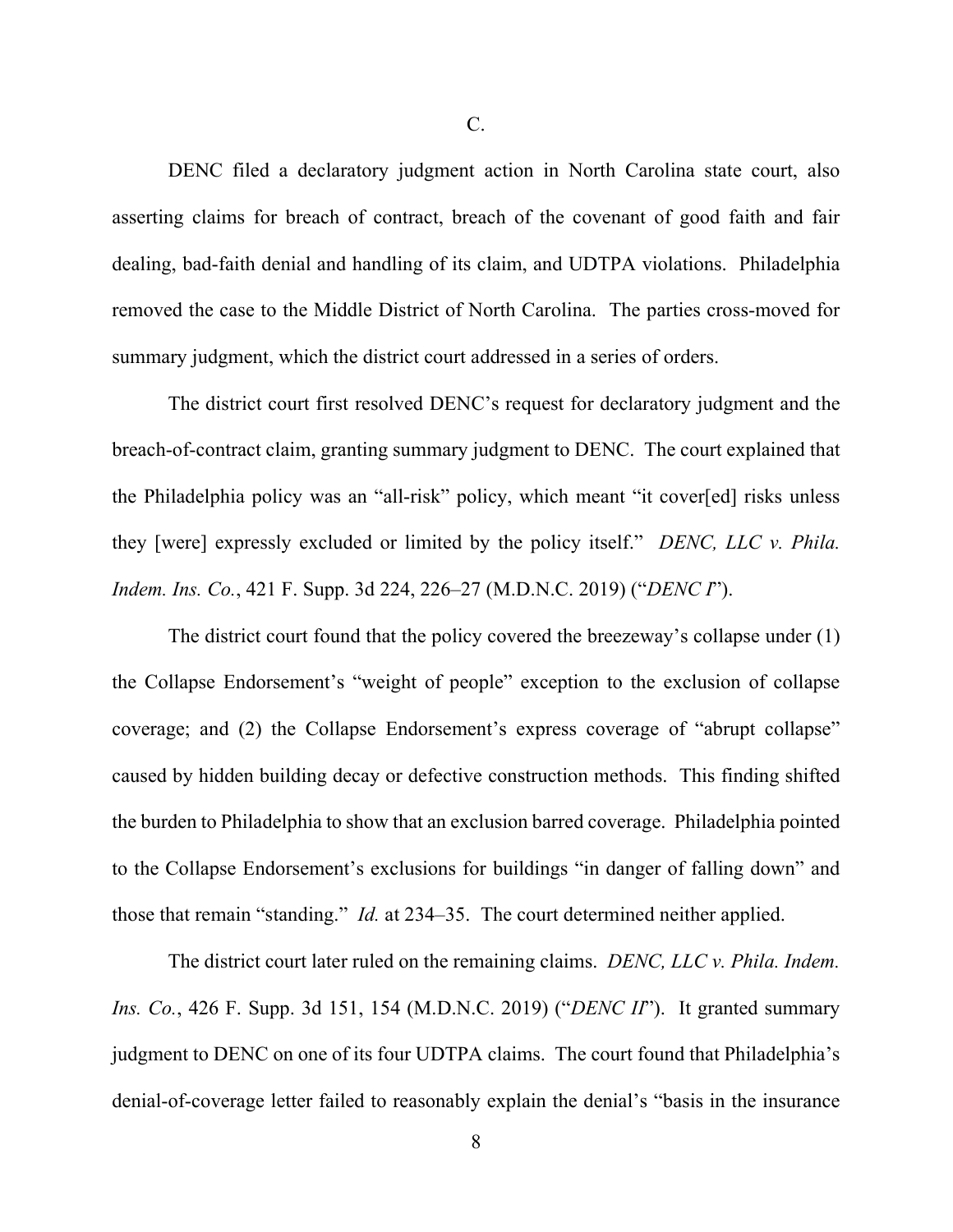policy in relation to the facts," violating N.C. Gen. Stat.  $\S 58-63-15(11)(n)$  and the UDTPA.[1](#page-8-0) *Id.* at 155–57.

But the district court granted summary judgment to Philadelphia on the other UDTPA claims, as well as DENC's bad-faith claim. And though the court denied Philadelphia summary judgment on the claim alleging breach of the covenant of good faith and fair dealing, DENC later voluntarily dismissed that claim.

The district court then held a hearing on damages. DENC raised two contentions: (1) the policy covered DENC's temporary student-housing expenses; and (2) its contract damages should be trebled under the UDTPA.

The district court agreed with DENC on the former point but not the latter. It determined that DENC's temporary student-housing expenses were "necessary" and thus covered by the policy. But on the treble damages request, the court found that DENC had failed to show that Philadelphia's UDTPA violation proximately caused its contract damages. This ruling left DENC with nominal damages on its UDTPA claim but allowed it to seek statutory attorneys' fees. The parties stipulated to \$400,007.79 in contract damages, leaving only the question of fees.

On DENC's motion, the district court granted a \$221,455.49 fee award. It found that Philadelphia had willfully violated the UDTPA and, without good cause, refused to settle. *See DENC, LLC v. Phila. Indem. Ins. Co.*, 454 F. Supp. 3d 552, 569 (M.D.N.C.

<span id="page-8-0"></span><sup>1</sup> "Any violation of section 58-63-15 constitutes a violation of [the UDTPA]." *Cobb v. Penn. Life Ins. Co.*, 715 S.E.2d 541, 550 (N.C. Ct. App. 2011).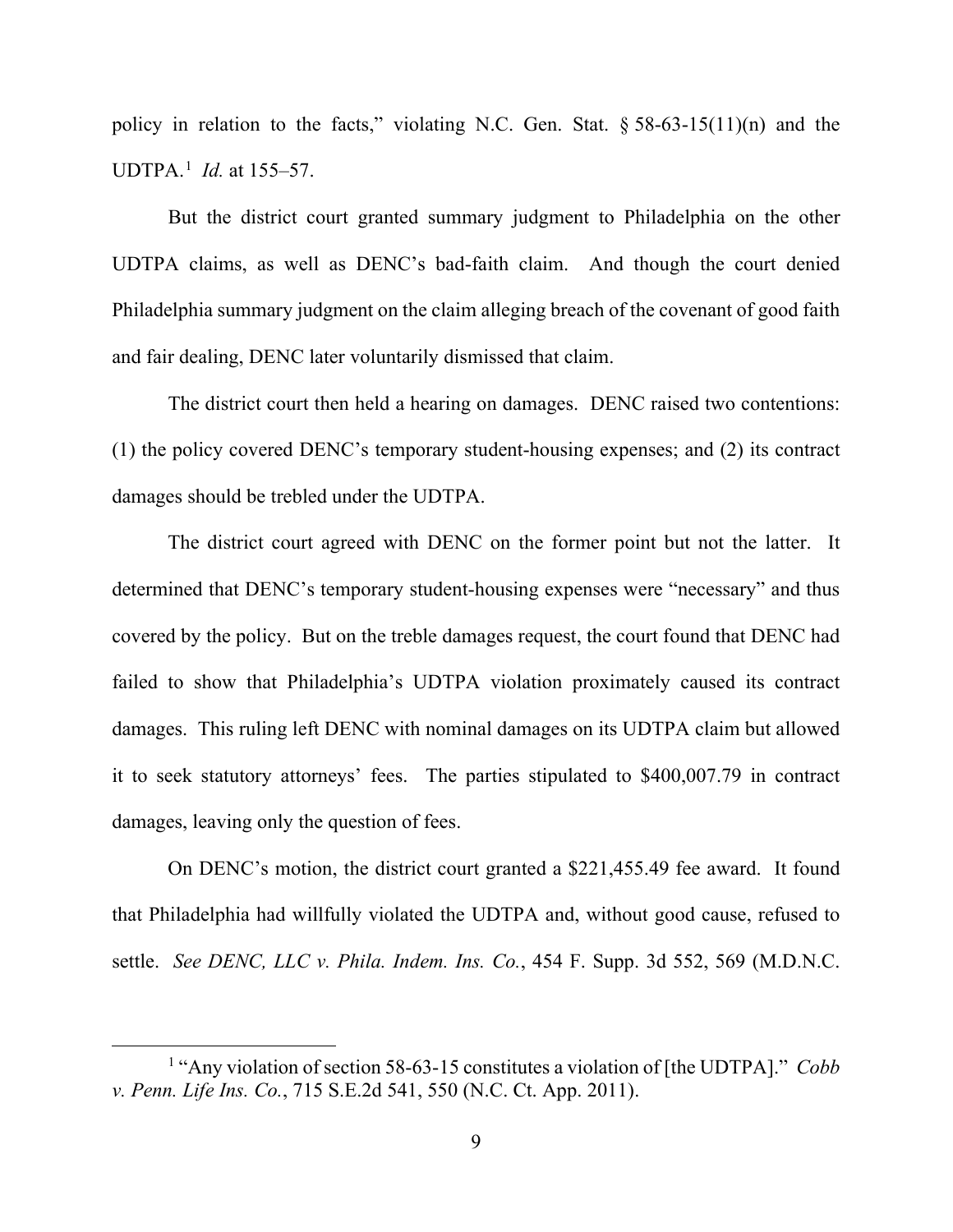2020) ("*DENC III*"). The court based its award on Philadelphia's deceptive denial letter and its failure to make a reasonable settlement offer that accounted for the strength of DENC's claims until after DENC prevailed on the merits.

This appeal followed.

### II.

We begin with the parties' appeals of the district court's summary judgment rulings on DENC's contract and UDTPA claims. We review a grant of summary judgment de novo, applying the same standards as the district court. *Calloway v. Lokey*, 948 F.3d 194, 201 (4th Cir. 2020).

# A.

For breach of contract, Philadelphia advances three challenges to the district court's judgment on liability. Philadelphia first argues that its policy excluded DENC's loss. Next, it asserts that the loss "commenced" before the policy's coverage period. Last, Philadelphia contends that, even if the court properly found coverage, it erred in finding that the policy also covered DENC's temporary housing expenses.

Like the district court, we apply North Carolina law. An insurance policy "is a contract between the parties" and "must be construed so as to carry out their intent." *Allstate Ins. Co. v. Shelby Mut. Ins. Co.*, 152 S.E.2d 436, 440 (N.C. 1967). But it's "well settled in North Carolina that insurance policies are construed strictly against insurance companies and in favor of the insured." *State Cap. Ins. Co. v. Nationwide Mut. Ins. Co.*, 350 S.E.2d 66, 73 (N.C. 1986). Because coverage exclusions are disfavored, courts also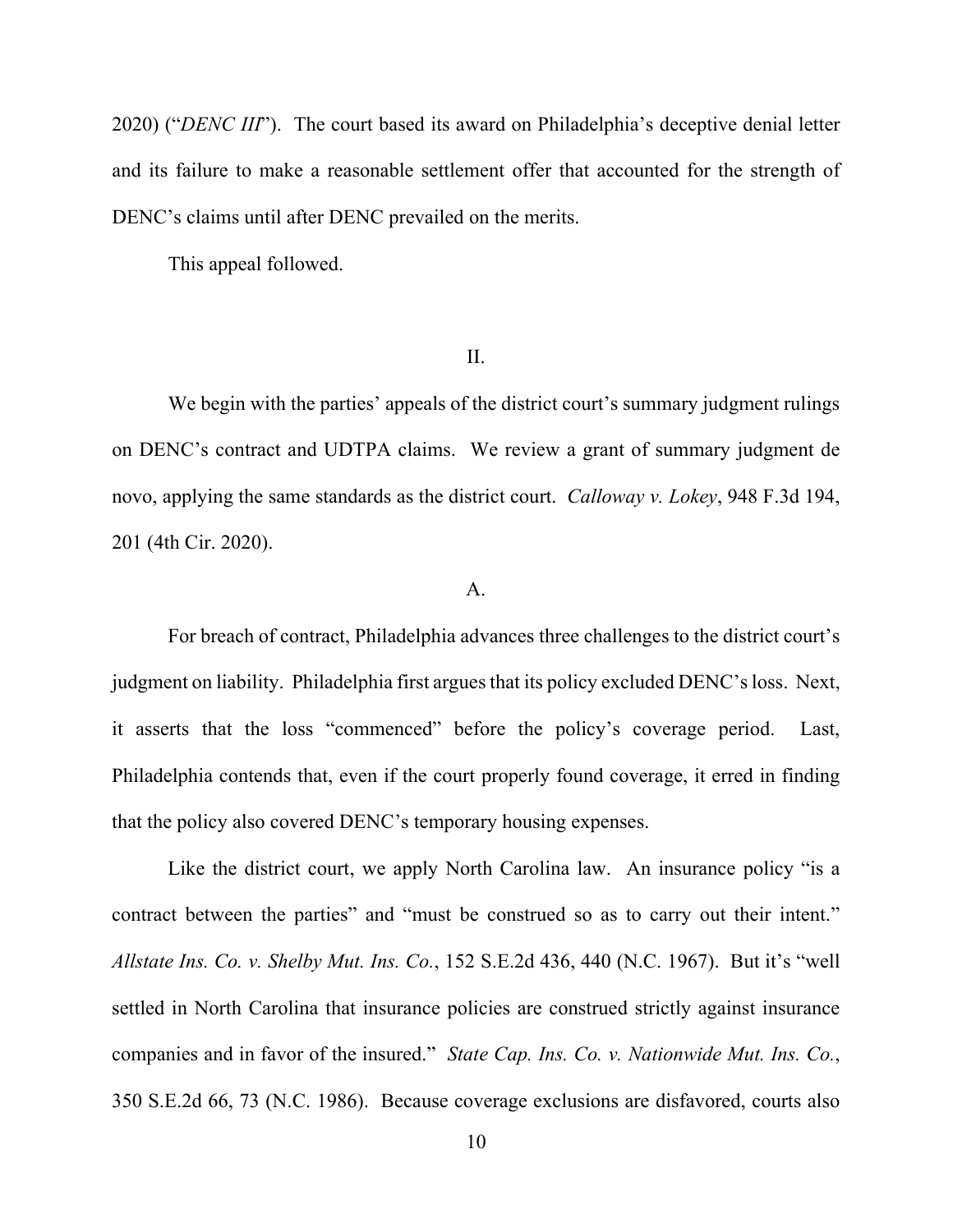"strictly construe[]" ambiguities in a policy against the insurer. *Id.* And when "the meaning of words or the effect of provisions is uncertain or capable of several reasonable interpretations," we resolve any doubt in favor of coverage. *Gaston Cnty. Dyeing Mach. Co. v. Northfield Ins. Co.*, 524 S.E.2d 558, 563 (N.C. 2000) (cleaned up).

With these principles in mind, we address Philadelphia's contentions. Finding each lack merit, we affirm Philadelphia's liability for breach of contract.

# 1.

Philadelphia challenges the district court's finding that Sections I and II of the policy's Collapse Endorsement covered DENC's claim. Because we affirm the district court's finding under Section II, we won't discuss Philadelphia's arguments on Section I.

The district court read Section II to cover "abrupt collapse" damage where there was "an abrupt falling down with the result that the building could not be occupied, and the collapse was caused by either building decay or defective methods in construction plus the weight of people." *DENC I*, 421 F. Supp. 3d at 233 (cleaned up). It then found that the undisputed evidence showed the breezeway's sudden, one-foot collapse met these criteria. This finding shifted the burden to Philadelphia to show that an exclusion barred coverage.

The district court determined Philadelphia hadn't carried its burden. It rejected Philadelphia's reliance on Section II's exclusion of coverage for structures "in danger of falling down" or those that remain "standing." It said the breezeway had fallen; there was no "danger" of that. And the breezeway's one-foot drop meant it wasn't "structurally functional." *Id.* at 235. So even if the rest of The Crest's architecture remained sound, the breezeway wasn't "standing." *Id.*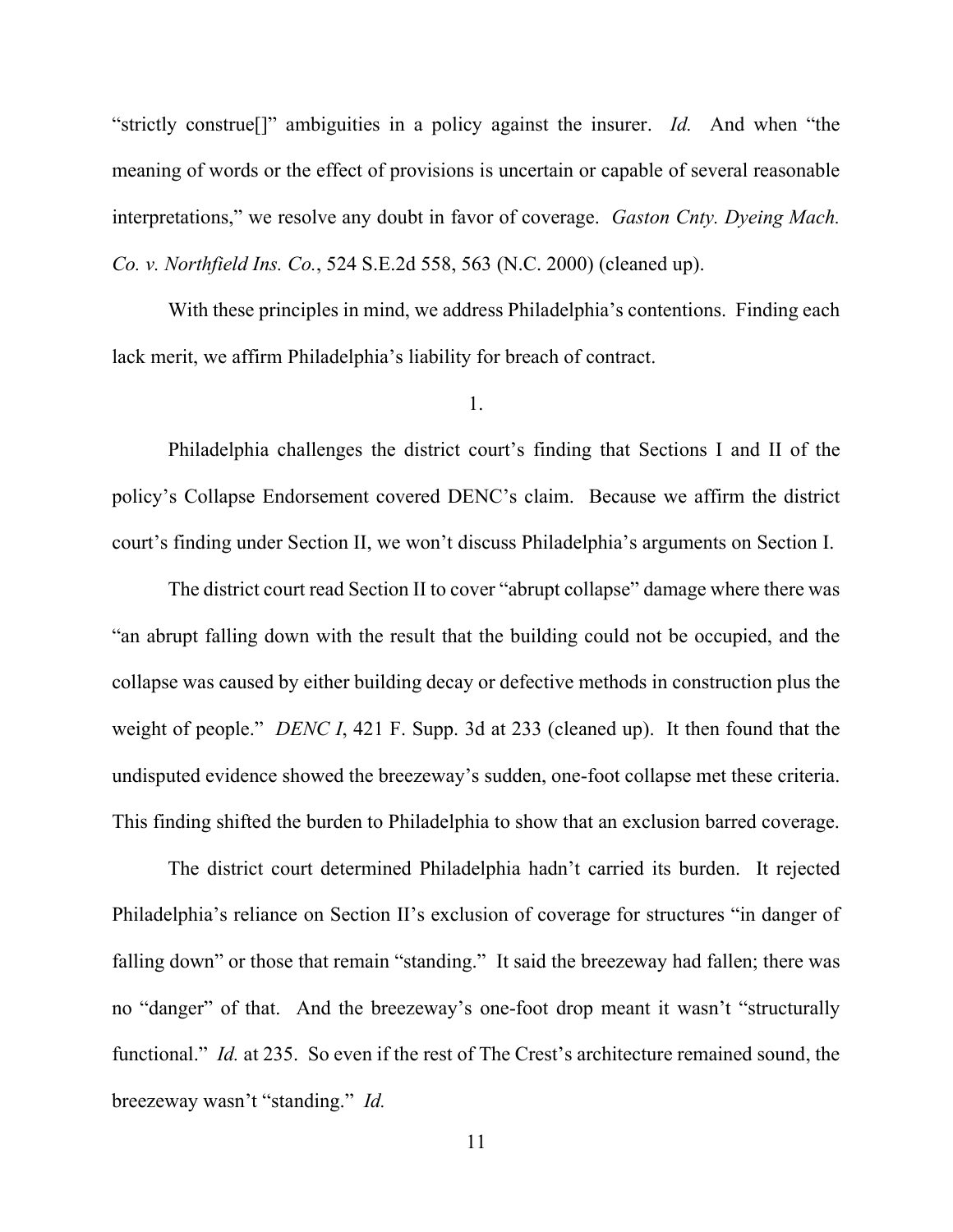Philadelphia objects to the district court's reasoning on two fronts. First, it argues that the court erred in finding that DENC's loss resulted from the breezeway's "abrupt collapse." Second, it claims that the breezeway remained standing, over the court's holding to the contrary. We disagree on both points.

Philadelphia contends the district court's "abrupt collapse" ruling conflicts with case law and the record evidence. Not so.

For one, the cases Philadelphia relies on are of no moment. *See Mt. Zion Baptist Church of Marietta v. GuideOne Elite Ins. Co.*, 808 F. Supp. 2d 1322 (N.D. Ga. 2011); *Hunter v. State Farm Fire & Cas. Co.*, No. 17-cv-00224, 2019 WL 937338 (W.D.N.C. Feb. 26, 2019). True, those courts rejected collapse coverage on policies requiring an abrupt falling. But both cases dealt with collapse damage that occurred over many years. *See Mt. Zion*, 808 F. Supp. 2d at 1323 (damage occurred over fifteen years); *Hunter*, 2019 WL 937338, at \*4 (damage occurred "[o]ver the course of several years"). Here, there's no dispute that the breezeway's one-foot drop occurred "suddenly and without warning" (i.e., abruptly). *DENC I*, 421 F. Supp. 3d at 233.

Nor are we persuaded the evidence contradicts the district court's finding that the breezeway's "abrupt collapse" caused DENC's loss. Philadelphia points to the parties' engineers, both of whom testified that water damage deteriorated the wooden framework of the breezeway. Philadelphia posits that this water damage caused DENC's loss, not an "abrupt collapse."

As the district court aptly put it, Philadelphia's "framing ignores the Collapse Endorsement's focus on whether the event was a collapse." *Id.* The engineers' testimony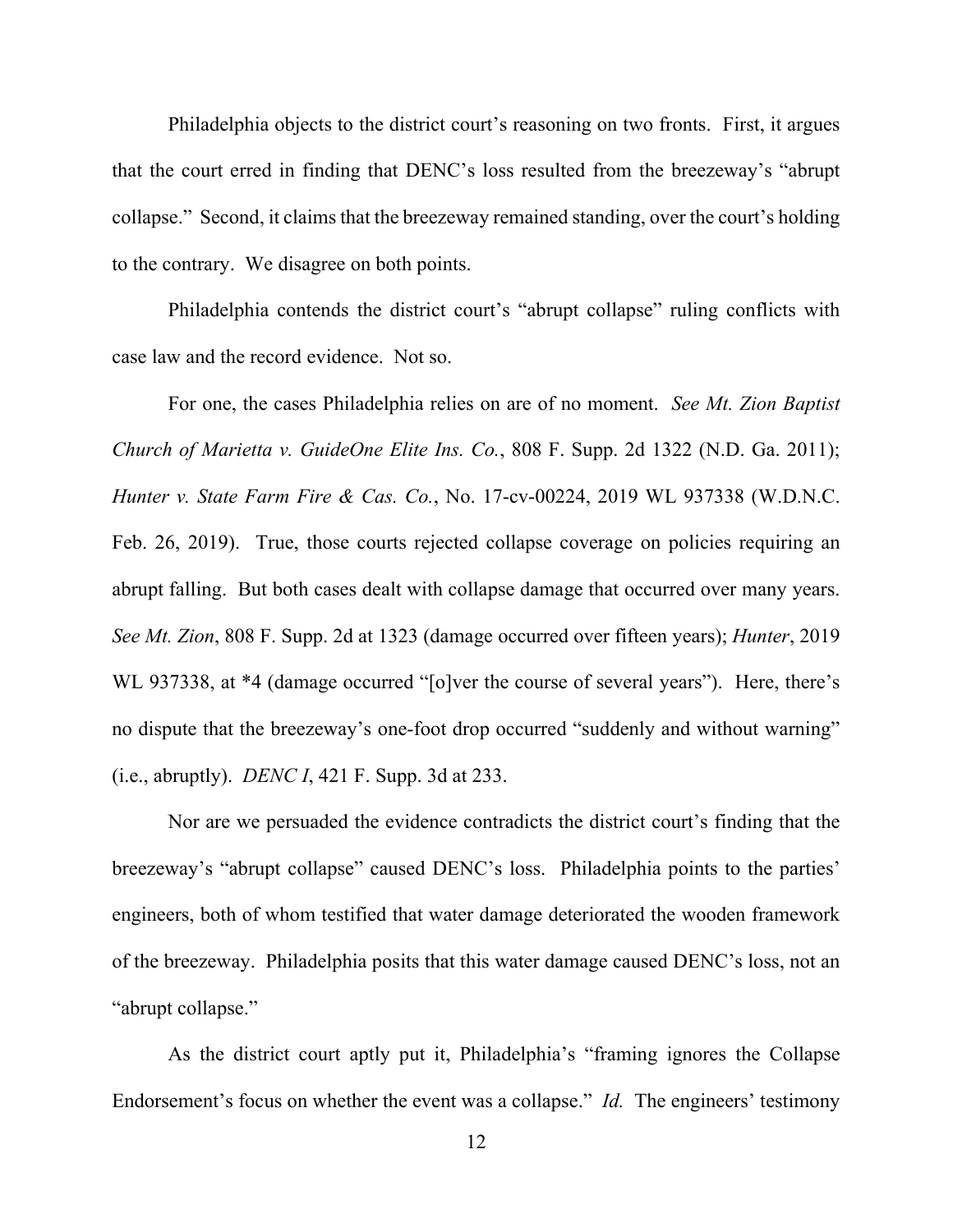explains what (in their view) caused the collapse. But it sidesteps the relevant question of whether the breezeway abruptly collapsed. On that point, Philadelphia is silent—with good reason. The undisputed evidence shows the breezeway fell suddenly by at least a foot. With no definition of "abrupt collapse" in the policy that excludes these circumstances, we find that requirement satisfied. *See State Cap. Ins. Co.*, 350 S.E.2d at 73 ("[I]nsurance policies are construed strictly against insurance companies.").

As for the district court's rejection of the collapse exclusions, Philadelphia asserts that the breezeway was still "standing." Philadelphia claims the court's conclusion to the contrary doesn't "match the evidence in this case" because the parties' engineers testified that the breezeway was sagging and cracking but still supported. Appellant's Br. at 33. Its position rests on the premise that "coverage is only afforded where the building falls to the ground." Appellant's Br. at 36 (cleaned up).

We think this position reads the exclusion too broadly.<sup>[2](#page-12-0)</sup> See State Cap. Ins. Co., 350 S.E.2d at 71 (instructing we interpret exclusionary clauses narrowly). The policy doesn't define "standing," so we give it a "meaning consistent with the sense in which [it's] used in ordinary speech." *Harleysville Mut. Ins. Co. v. Buzz Off Insect Shield, LLC*, 692 S.E.2d 605, 612 (N.C. 2010) (cleaned up). Even in ordinary speech, "standing" is subject to several interpretations—including "erect" and "remaining at the same level or amount for an indefinite period." *Standing*, THE MERRIAM-WEBSTER DICTIONARY (7th ed. 2016).

<span id="page-12-0"></span><sup>2</sup> Philadelphia's representative agreed as much. *See* J.A. 591.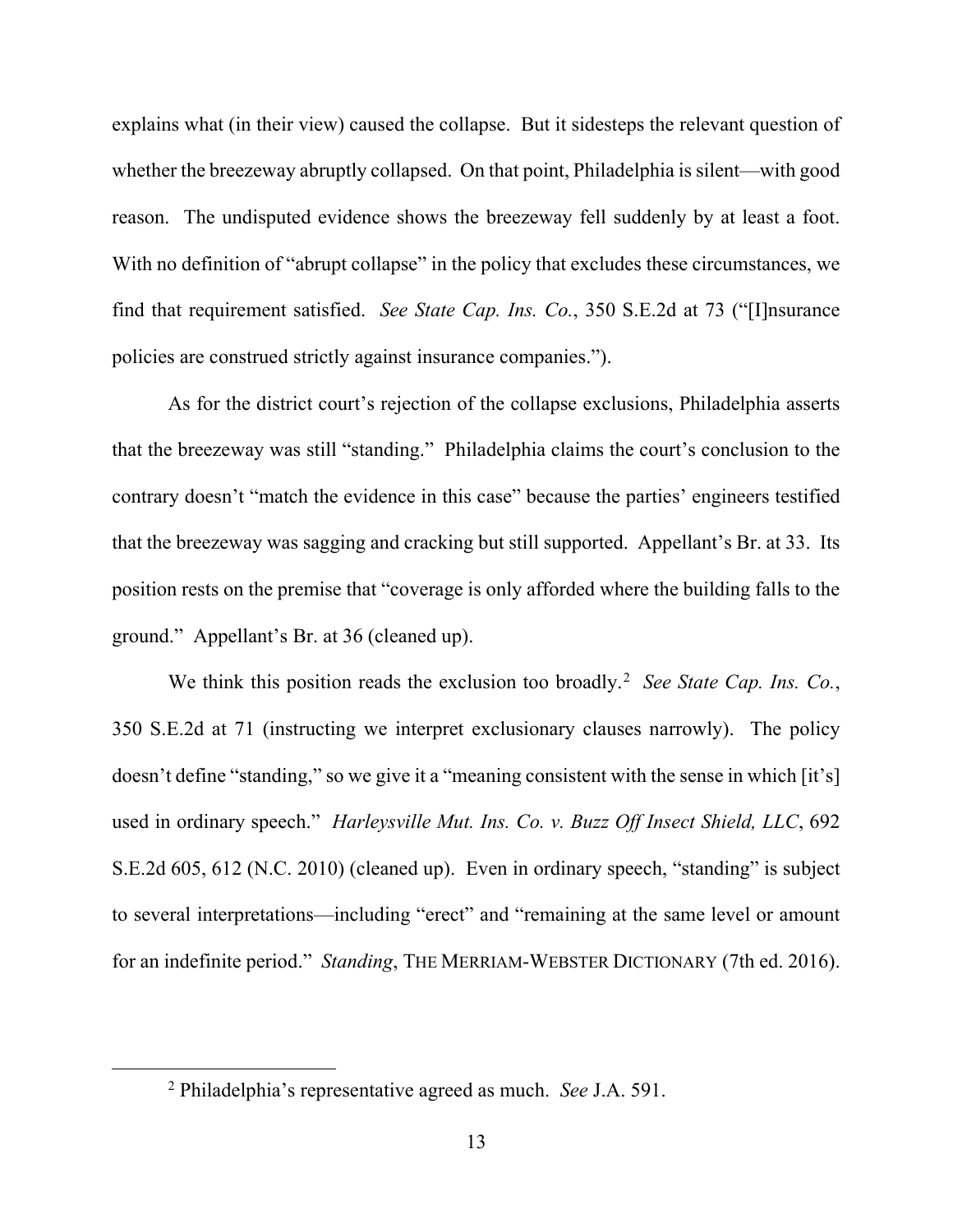The unchallenged evidence at summary judgment included witness accounts that the breezeway "had fallen at least one foot, with significant debris and a part of the breezeway on the ground." *DENC I*, 421 F. Supp. 3d at 231. Giving DENC the benefit of any reasonable interpretation, we find that the breezeway's one-foot drop renders that part of the building no longer "standing."

We thus affirm the district court's interpretation of Section II of the Collapse Endorsement.

### 2.

Philadelphia next claims that the district court erred by finding that DENC's loss began during the policy's coverage period. The court recognized that the policy only covered losses that "commenced" between November 2017 and November 2018. And because "the collapse occurred and the loss commenced" in January 2018, the court found that requirement met. *DENC I*, 421 F. Supp. 3d at 236. Philadelphia resists this conclusion, suggesting that DENC's loss "commenced" when "water intrusion first began to damage" the breezeway's wooden framework "as a result of faulty construction and water intrusion" in 2004. Appellant's Br. at 38.

We reject Philadelphia's contention for two reasons. First, it again mistakenly frames DENC's loss as water damage caused by faulty construction, rather than the breezeway's sudden collapse. Second, accepting Philadelphia's position would render policy terms meaningless. *See Nelson v. Rhem*, 102 S.E. 395, 396 (N.C. 1920) ("[W]e [can't] assume that the parties have inserted meaningless terms in their agreement.").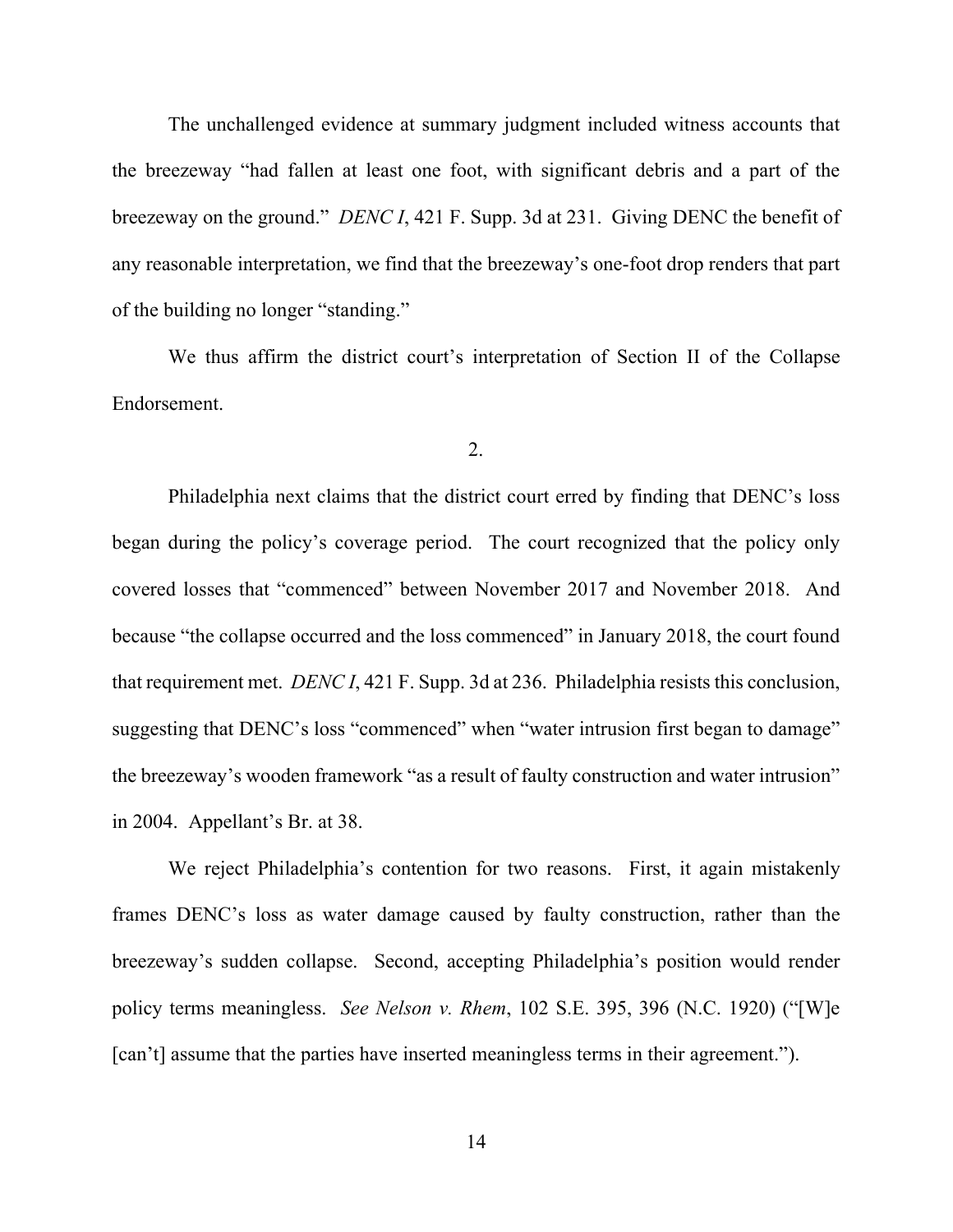For example, the Collapse Endorsement covered abrupt collapse caused by defective construction if the collapse occurred after construction and was caused in part by the weight of people. But the policy issued over a decade after The Crest's construction. So if we were to read the defective construction as "commencing" the loss, this cause of collapse would never be within the policy's coverage period. We decline to characterize the loss in a way that precludes an entire category of coverage.

# 3.

Last, Philadelphia claims that, even if we find that the policy covered the collapse, it still doesn't cover DENC's temporary housing expenses for relocating students while it repaired the breezeway. Again, we disagree.

The district court determined that the "Extra Expenses" provision in the policy covered DENC's temporary housing expenses. Under this provision, Philadelphia agreed to pay "Extra Expenses" DENC incurred to "avoid or minimize the suspension of business and to continue 'operations.'" J.A. 320. The policy defined "Extra Expenses" as "necessary expenses" during a period of repair that DENC "would not have incurred" had there been no covered loss. *Id.* Because the city condemned The Crest after the breezeway's collapse, DENC claimed that the cost of relocating its tenants to similar housing while repairing The Crest was a necessary expense.

Philadelphia's challenges to the district court's decision aren't persuasive. It first argues that DENC's expenses didn't stem from the breezeway's collapse but The Crest's condemnation. And it submits the decade-long deterioration of the breezeway's wood framing caused the condemnation. According to Philadelphia's engineer, the city would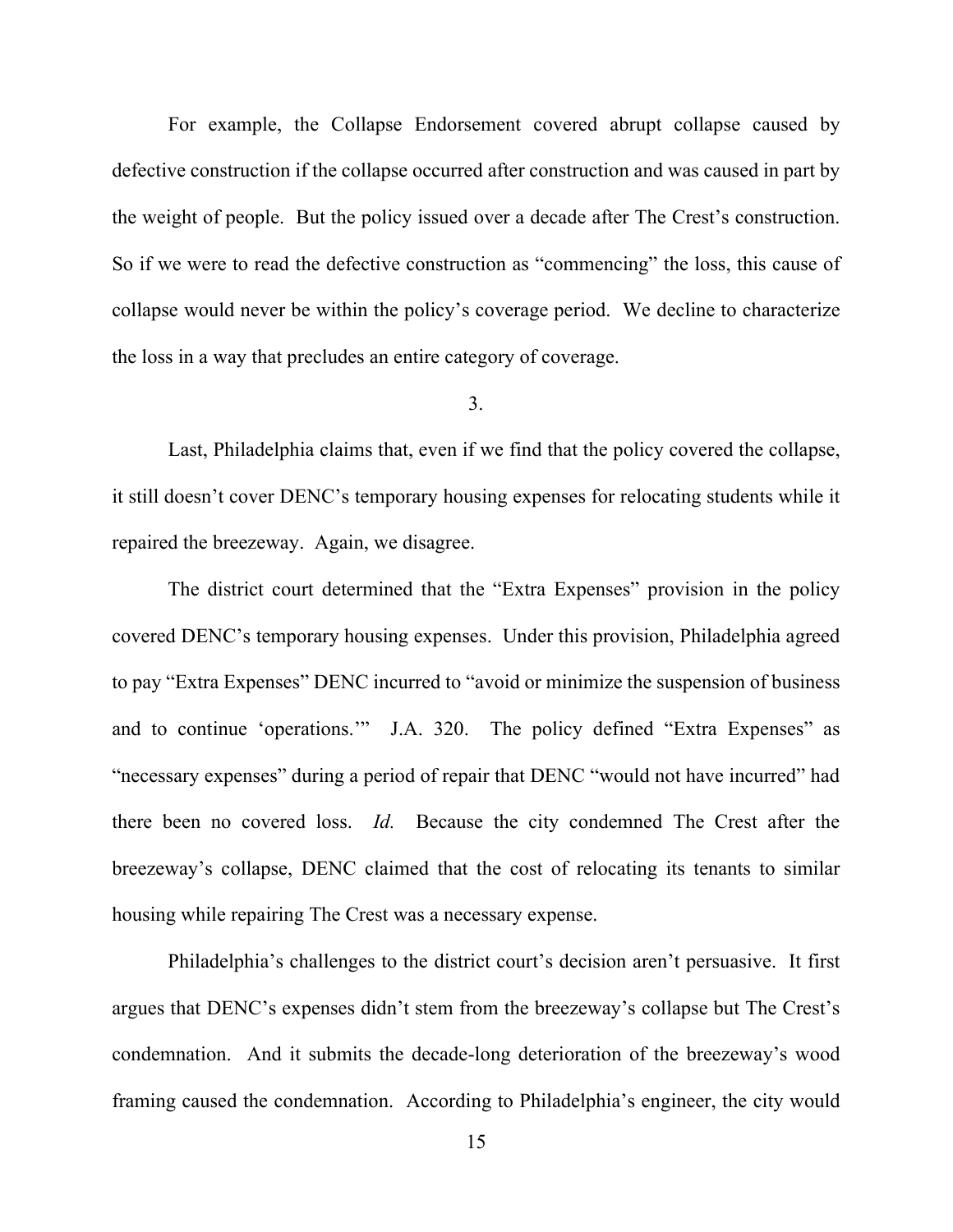have condemned The Crest before the collapse if any inspector had observed the wood framing's decay.

Maybe so, but that's not what happened. The city inspected and condemned The Crest as a direct result of the breezeway's collapse. The causes of that collapse are links in the same chain of events.

Philadelphia next contends that DENC's temporary housing expenses weren't "necessary" to "avoid or minimize" the suspension of its business. Instead, Philadelphia argues DENC incurred those expenses gratuitously because the lease "between DENC and Elon University contains no requirement that DENC provide alternative housing arrangements" upon a loss. Appellant's Br. at 43.

We decline to read "necessary" expenses to mean "contractually obligated" expenses. The parties agree that the policy doesn't define "necessary," so we construe it according to its ordinary meaning. *See Harleysville Mut. Ins. Co.*, 692 S.E.2d at 612. While it's true (as Philadelphia suggests) that "necessary" can mean "inevitable" or "compulsory," it can also mean "positively needed." *Necessary*, THE MERRIAM-WEBSTER DICTIONARY (7th ed. 2016).

It's reasonable to interpret the "Extra Expenses" provision as covering DENC's temporary student-housing expenses. DENC's sole business at The Crest was to provide adequate student housing. Facing condemnation, DENC chose to temporarily house students elsewhere. Doing so was "positively needed" to "avoid or minimize" the suspension of DENC's business. After all, DENC's representative testified that the university withheld rent until DENC relocated its students. And DENC could have lost its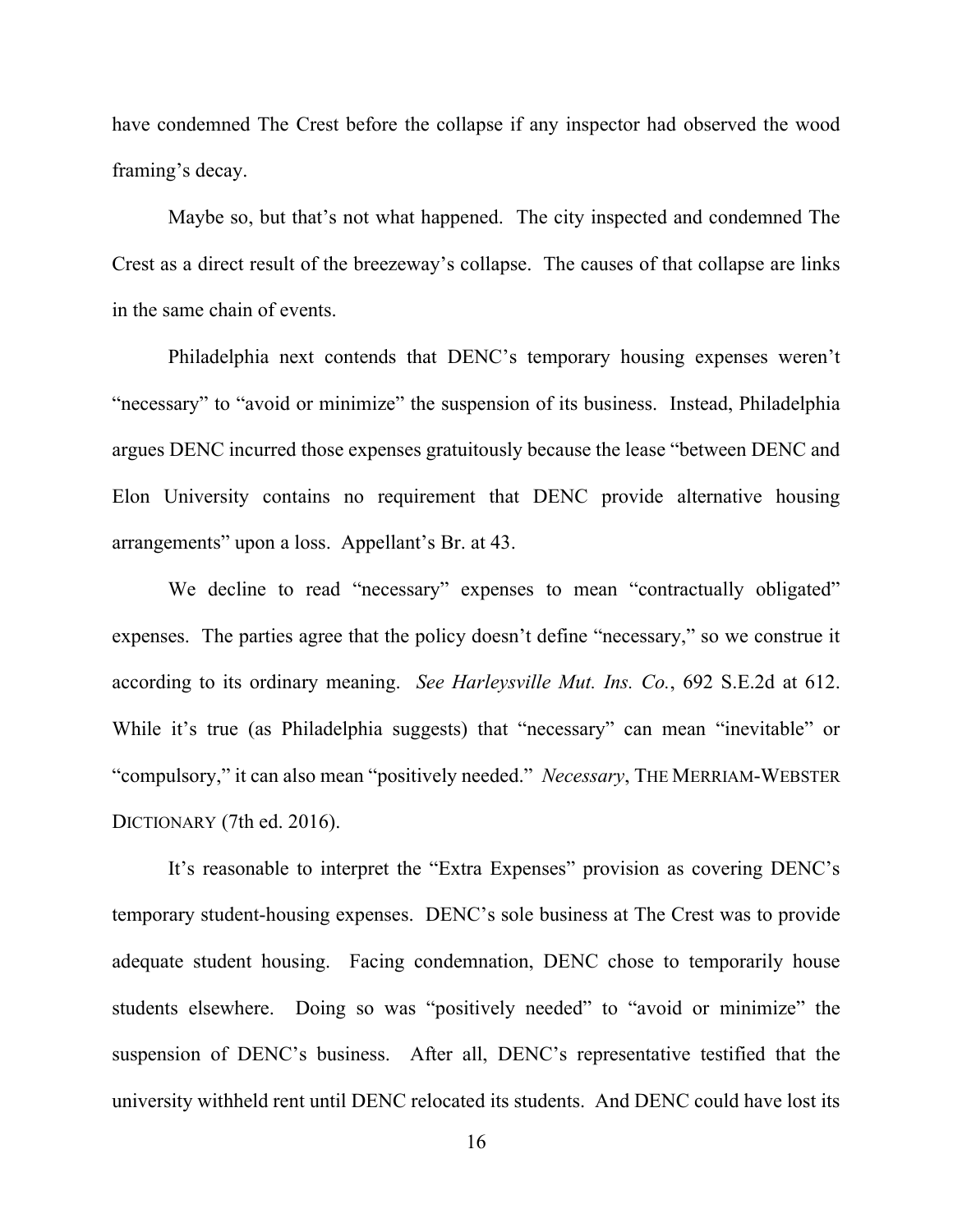business relationship with Elon had it not relocated the students. Philadelphia's reading of "necessary" would have DENC suffer the suspension of its business before taking steps to "avoid or minimize" that result—so we reject it.

With this understanding of "necessary," the policy covers these expenses. The "Extra Expenses" provision expressly includes those incurred to continue operations at "temporary locations," such as "[r]elocation expenses" and the "[c]osts to equip and operate the ... temporary locations." J.A. [3](#page-16-0)20. That's what happened here.<sup>3</sup>

\* \* \*

In sum, we affirm the district court's holding on Philadelphia's liability for DENC's losses under the policy for the breezeway's collapse.

B.

We turn next to the district court's rulings on DENC's claim under North Carolina's Unfair and Deceptive Trade Practices Act, N.C. Gen. Stat. § 75.1-1. Philadelphia claims the court erred in finding that it violated the UDTPA. DENC contends that the court erroneously denied it treble damages.

<span id="page-16-0"></span><sup>&</sup>lt;sup>3</sup> We reject Philadelphia's contention that DENC's claim for temporary housing expenses is a "double-dipping" of damages for lost rents. After The Crest's condemnation, Elon withheld rent for about a month until DENC relocated the students to similar housing. DENC later sought that amount as lost business income under the policy. On the other hand, DENC's claim for temporary housing expenses covered the costs of lodging the students until The Crest could reopen. DENC wouldn't have incurred either loss but for the breezeway's collapse. So payment of the entire claim restores DENC to the position it would have been in without the collapse.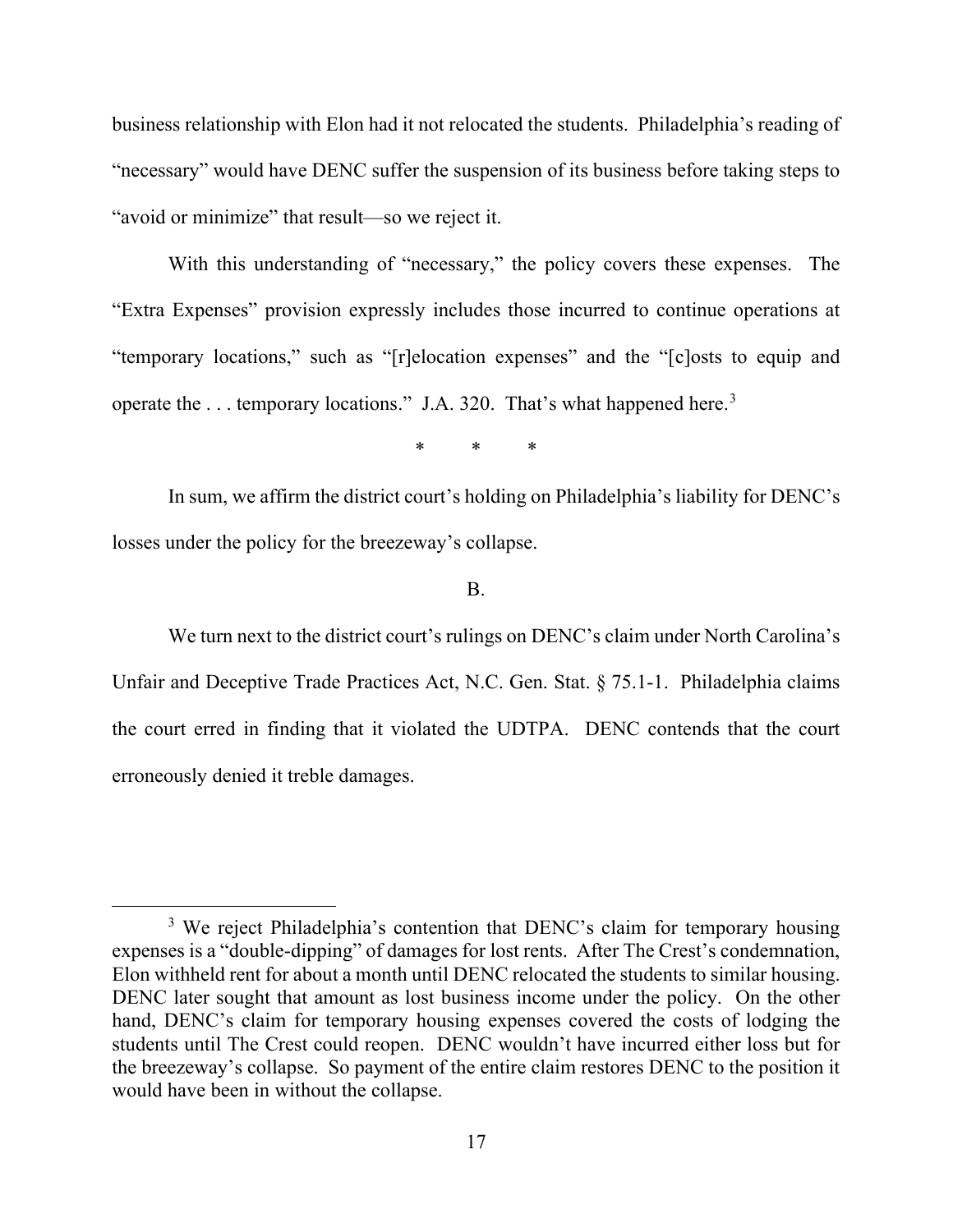We agree with the district court that Philadelphia violated the UDTPA but reach a different conclusion on damages.

1.

We first address the district court's finding of a UDTPA violation. DENC's UDTPA claim turned on a predicate violation of North Carolina's "Unfair Claim Settlement Practices" statute, N.C. Gen. Stat. § 58-63-15(11), which "defines unfair practices in the settlement of insurance claims." *Elliot v. Am. States Ins. Co.*, 883 F.3d 384, 396 (4th Cir. 2018). "Conduct that violates § 58-63-15(11) constitutes a violation of [the UDTPA] as a matter of law." *Id.* (cleaned up). Whether an insurer's conduct reflects an unfair or deceptive practice is a question of law. *Gray v. N.C. Ins. Underwriting Ass'n*, 529 S.E.2d 676, 681 (N.C. 2000).

Here, the district court determined that Philadelphia violated  $\S 58-63-15(11)(n)$  by first granting coverage and then denying it in a confusing letter. Section  $58-63-15(11)(n)$ requires insurers to "promptly provide a reasonable explanation of the basis in the insurance policy in relation to the facts . . . for denial of a claim." Taking the evidence in the light most favorable to Philadelphia, we agree with the district court's ruling.<sup>[4](#page-17-0)</sup>

<span id="page-17-0"></span><sup>&</sup>lt;sup>4</sup> We've noted an open question on "whether conduct that violates  $\S$  58-63-15(11) is a per se violation of [the UDTPA], or instead whether that conduct satisfies [only the UDTPA's] conduct requirement of an unfair or deceptive act or practice." *Elliot*, 883 F.3d at 396 n.7. The latter interpretation would require a plaintiff to satisfy the remaining elements of a UDTPA claim. We don't reach this question because Philadelphia hasn't challenged the district court's findings that DENC met those remaining elements.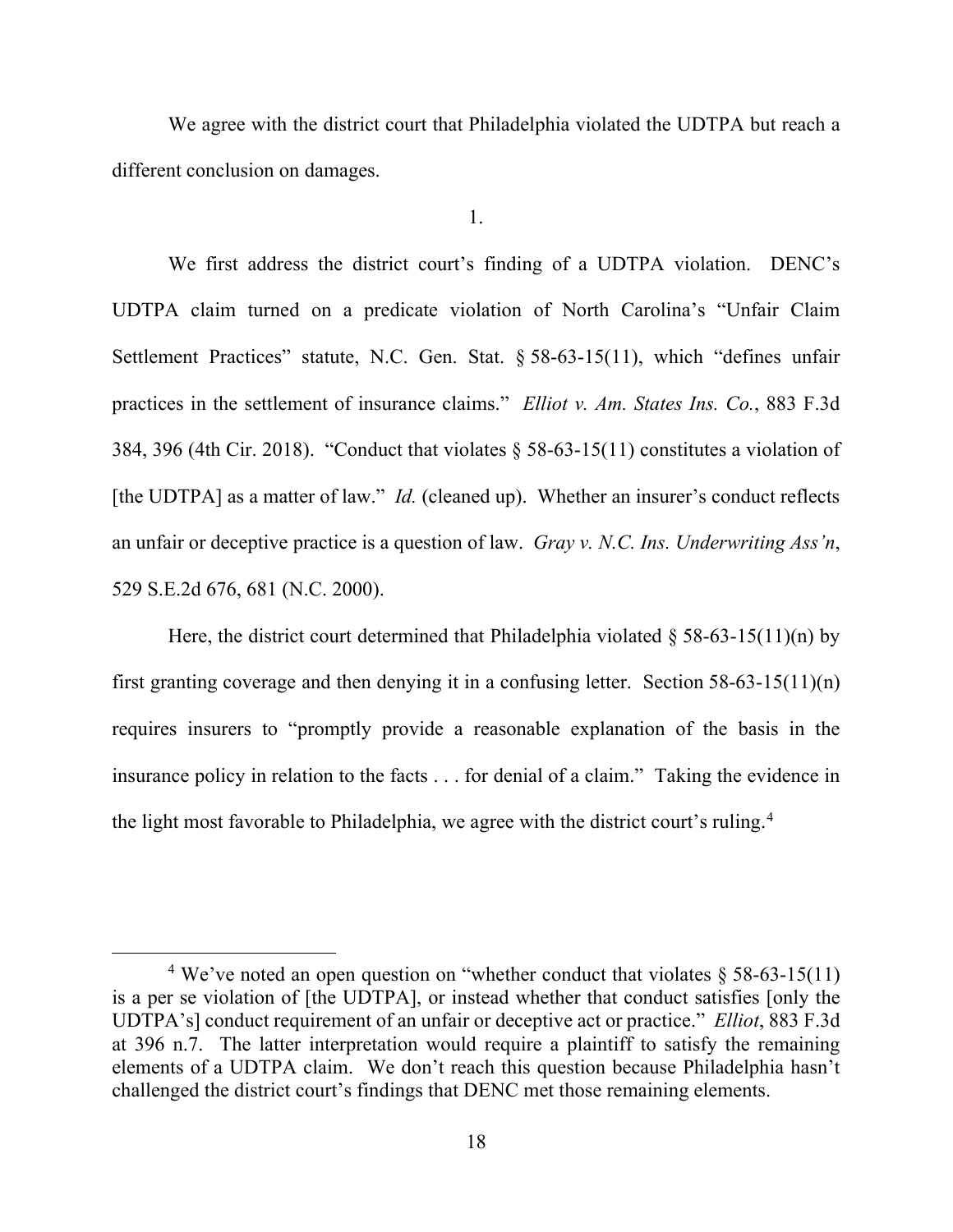Consider the facts leading to Philadelphia's denial of coverage. Shortly after the breezeway's collapse, Philadelphia advised DENC that it would be investigating the claim under a reservation of rights. Two days later, Philadelphia stated that it had "issued, or [would] be issuing payment" to DENC. J.A. 530. Yet a few weeks after that, Philadelphia denied DENC's claim in a letter that failed to reference its earlier agreement to pay.

And as the district court determined, "[n]othing in the denial letter links 'the basis in the insurance policy' for the denial 'to the facts,' as required by  $\S 58-63-15(11)(n)$ ." *DENC II*, 426 F. Supp. 3d at 156. The letter relayed Philadelphia's water-damage findings and then, in rote fashion, recited purported policy terms. It denied coverage because DENC's damage was "the result of long-term water intrusion and deteriorated wood framing." J.A. 442.

But none of the policy provisions Philadelphia listed in the denial letter used the phrase "water intrusion." Nor did the letter explain which of the many enumerated provisions barred coverage. This is particularly troubling because "some of the provisions set forth in the letter were not even part of the policy; several had been deleted and superseded by policy amendments or endorsements. Others patently [didn't] apply to the breezeway collapse at issue, such as those citing flood or steam boilers." *DENC II*, 426 F. Supp. 3d at 156. Philadelphia even included "the wrong provision governing collapse." *Id.* The drafters of the denial letter conceded these errors.

The district court was right to find that Philadelphia offered no "reasonable explanation" for denying coverage, which  $\S$  58-63-15(11)(n) requires. Even though the letter said that no "covered collapse commenced" during the coverage period, J.A. 444, it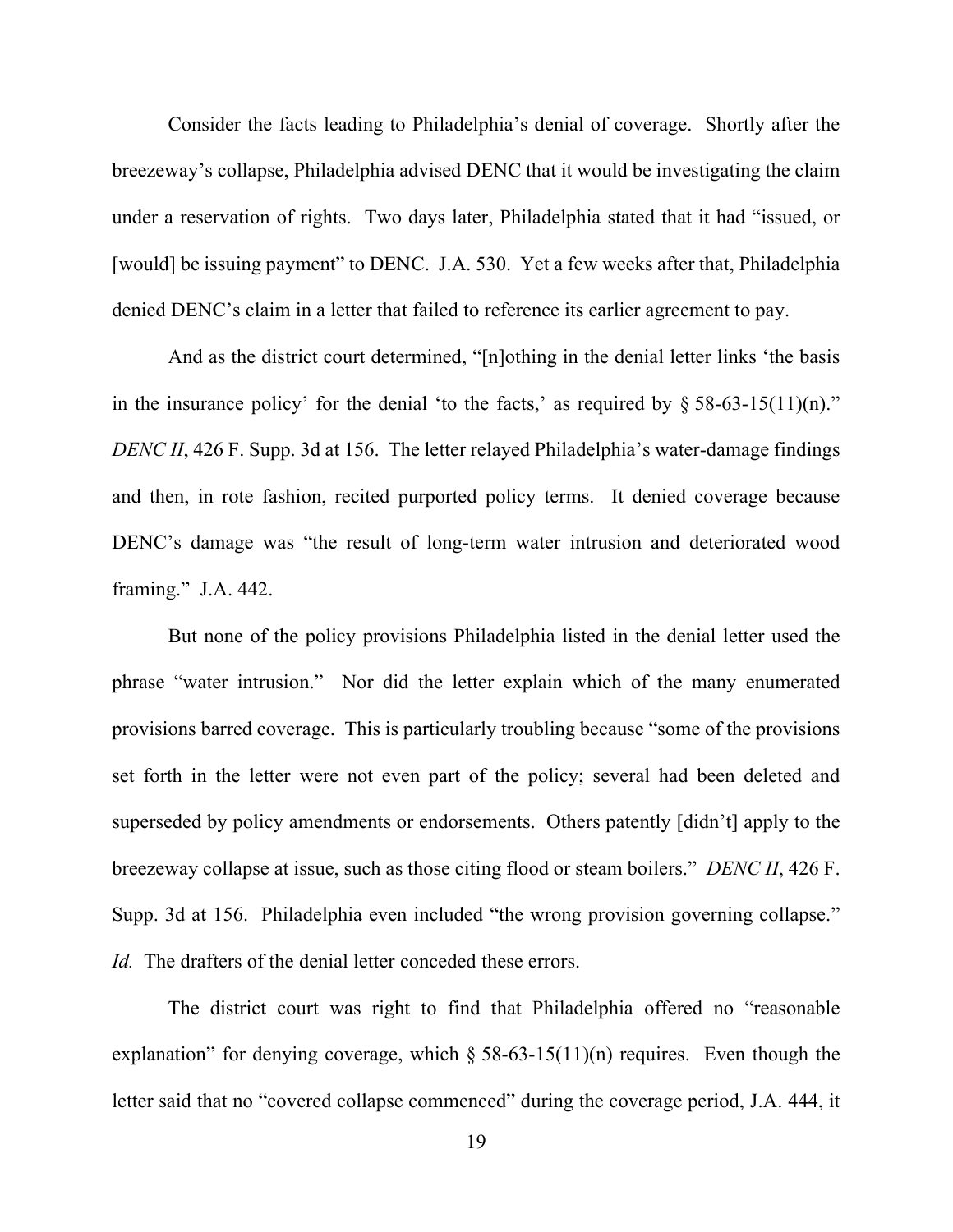didn't explain (much less reasonably so) why the policy's operative Collapse Endorsement didn't cover the loss. Instead, it left DENC to decipher a morass of largely inapplicable policy language with no clear connection to Philadelphia's factual investigation.

Our dissenting colleague would find that Philadelphia's decision to deny coverage due to water intrusion and the breezeway's deteriorated wood framing sufficiently "link[ed] the facts to the quoted exclusions." Dissenting Op. at 32. But the "explanation" that our colleague quotes is a two-sentence summary of the facts that Philadelphia recited in greater detail earlier in the letter to support its denial of coverage. *Compare* J.A. 438– 39 (listing, among other things, observation of "[l]ong-term water intrusion and significant deterioration of the wood framing"), *with* J.A. 442 ("We respectfully must deny coverage because the damage is reportedly the result of long-term water intrusion and deteriorated wood framing.").

In our view, restating the facts gets Philadelphia no closer to explaining the interaction of those facts with the policy. And  $\S$  58-63-15(11)(n) requires that insurers do more than list all potentially applicable policy terms alongside the facts. Indeed, an insurer must reasonably explain the denial's "basis in the insurance policy *in relation to* the facts." N.C. Gen. Stat. § 58-63-15(11)(n) (emphasis added); *Relation*, WEBSTER'S THIRD NEW INT'L DICTIONARY (1976) ("Reference, respect"). We agree that insurers need not write "a sophisticated legal memorandum." Dissenting Op. at 30. But Philadelphia made no attempt to bridge the gap between policy and fact.

Rejecting that conclusion, the dissent says Philadelphia "clearly fault[ed] defective construction and design . . . for long-term water seepage and decay," Dissenting Op. at 33,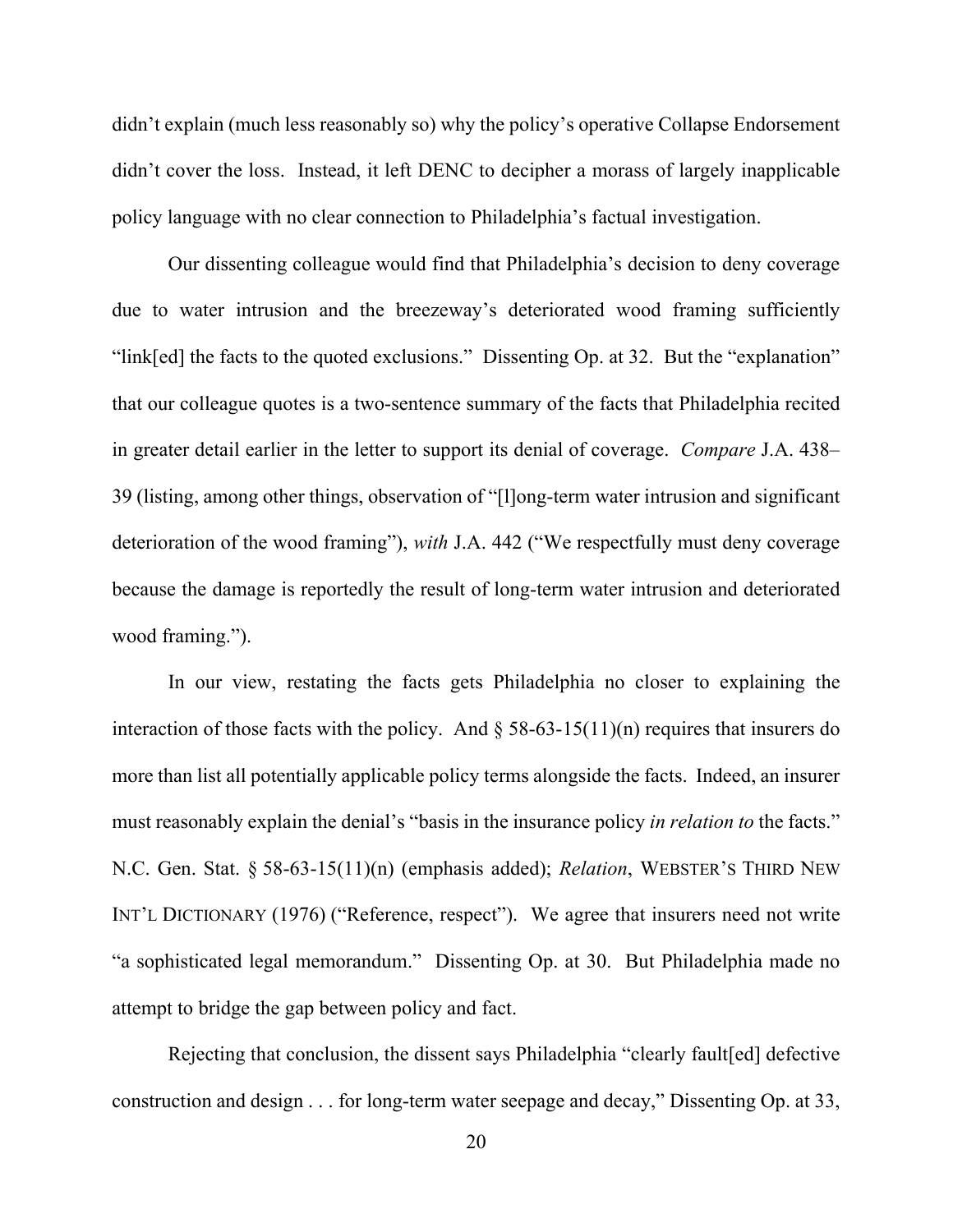which are specifically denominated exclusions under the policy. With the benefit of full briefing and argument, our friend in dissent may be able to connect "long-term water intrusion" and the breezeway's defective construction with earlier quoted exclusions in the denial letter. But Philadelphia had the duty to reasonably spell out that connection in the first instance. Instead, it tried to hide the ball by requiring DENC to sift through many other unexplained (and irrelevant) policy provisions, which were *not* the basis for the denial. After inundating DENC with admittedly inapt policy terms, Philadelphia failed to identify which exclusion was at play. Permitting that obfuscation asks too much of the insured and too little of the insurer.<sup>[5](#page-20-0)</sup>

For its part, Philadelphia contends that it didn't misrepresent the policy. Rather, Philadelphia says, it was neither improper nor deceptive for it to reserve its right to claim any "potentially applicable" exclusions and to "provide context" for other listed policy terms. Appellant's Br. at 49. But Philadelphia's employees admitted that certain listed provisions had nothing to do with DENC's claim. *See* J.A. 477, 486, 541–42, 549–50. So the cited exclusions weren't "potentially applicable."

More to the point, DENC didn't have to show "actual deception," only that Philadelphia's denial letter had the "capacity to mislead." *Chastain v. Wall*, 337 S.E.2d

<span id="page-20-0"></span> $5$  According to the dissent, the letter's statements that (1) the policy's water-damage coverage was inapplicable; and (2) "some" damage occurred before the policy's coverage period, J.A. 442, are more proof that Philadelphia satisfied the requirements of  $§$  58-63-15(11)(n). But a single conclusory sentence that the policy's water-damage coverage doesn't apply is no explanation. And having conceded that some loss occurred during the coverage period, Philadelphia failed miserably to explain why it had no duty to cover the loss.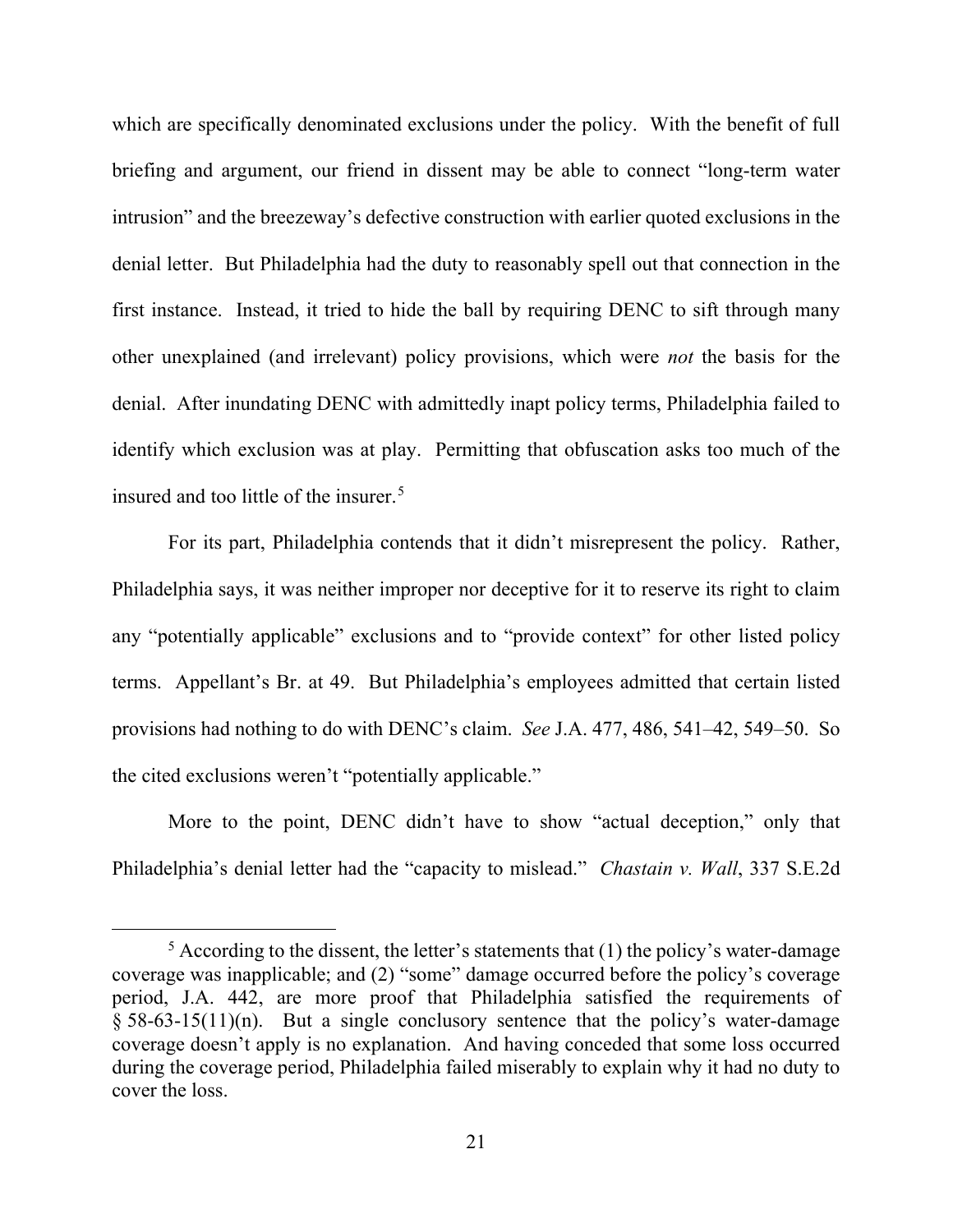150, 153–54 (N.C. 1985). The denial letter and its context had that capacity. DENC might have believed that the inapplicable policy provisions in the denial letter barred coverage when left to connect the dots between Philadelphia's investigation and the policy language.

In short, we affirm the district court's finding that Philadelphia's conduct violated § 58-63-15(11)(n)—and thus the UDTPA—by failing to reasonably explain "the basis in the insurance policy in relation to the facts" for its denial.

### 2.

We now address DENC's cross-appeal, which challenges the district court's refusal to treble DENC's contract damages under the UDTPA because Philadelphia's deceptive practice didn't proximately cause those damages. Here, the district court erred.

Under N.C. Gen. Stat. § 75-16, courts must treble damages if a defendant violates the UDTPA. In *Gray v. North Carolina Insurance Underwriting Ass'n*, the Supreme Court of North Carolina explained that a trebled award is limited to "damages *proximately caused* by a [UDTPA] violation," not "damages on every claim that happens to arise in a case involving a [UDTPA] violation." 529 S.E.2d at 684–85. "To recover treble damages, a plaintiff must show that he suffered actual injury as a proximate result of [a] defendant's deceptive statement or misrepresentation." *Id.* at 685 (cleaned up).

Since *Gray*, courts have trebled contract damages when a UDTPA claim arises from a breach of contract plus aggravating factors. *See Colonial Trading, LLC v. Bassett Furniture Indus., Inc.*, 530 F. App'x 218, 227 (4th Cir. 2013). Put another way, when the "same course of conduct" supports both breach of contract and a UDTPA violation, a plaintiff has a right to treble damages. *See Garlock v. Henson*, 435 S.E.2d 114, 116 (N.C.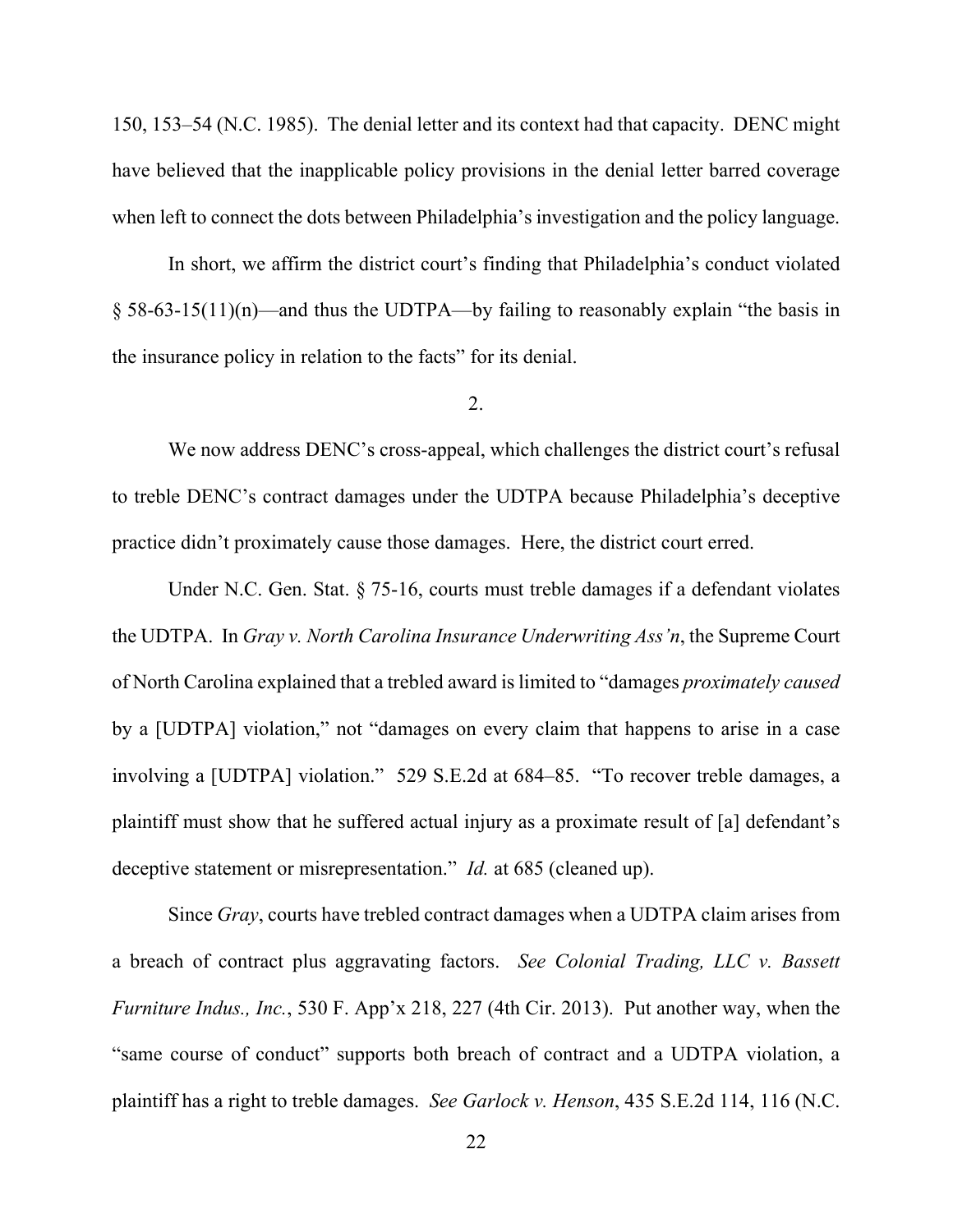Ct. App. 1993). This remedy prevents defendants from "divid[ing] the breach of contract action and the conduct which aggravated the breach when in substance there is but one continuous transaction amounting to unfair and deceptive trade practices." *Johnson v. Colonial Life & Accident Ins. Co.*, 618 S.E.2d 867, 872 (N.C. Ct. App. 2005), *disc. rev. denied*, 627 S.E.2d 620 (N.C. 2006).

While the district court never addressed whether Philadelphia's denial letter constituted a substantial aggravating circumstance accompanying its breach of contract, we conclude it was. The district court rightly determined the letter was deceptive. *See Bartolomeo v. S.B. Thomas, Inc.*, 889 F.2d 530, 535 (4th Cir. 1989) (suggesting plaintiffs must "demonstrate deception" to show an aggravated contract breach that violates the UDTPA). And we find that Philadelphia's deceptive letter and related conduct—which violated  $§$  58-63-15(11)(n)—can't be divorced from its breach. The letter was Philadelphia's sole communication denying coverage before DENC sued, despite DENC's attempt at informal resolution. The letter *was* the denial, and so it *was* the breach.

The district court's decision to apply a separate proximate-cause analysis to the contract and UDTPA damages makes too fine a distinction between Philadelphia's unlawful acts "when in substance there is but one continuous transaction." *Johnson*, 618 S.E.2d at 872; *cf. Cullen v. Valley Forge Life Ins. Co.*, 589 S.E.2d 423, 431 (N.C. Ct. App. 2003) (finding a deceptive denial-of-coverage letter was "the same injury forming the basis" of the plaintiff's contract and UDTPA claims), *overruled on other grounds by Bumpers v. Cmty. Bank of N. Va.*, 747 S.E.2d 220 (N.C. 2013).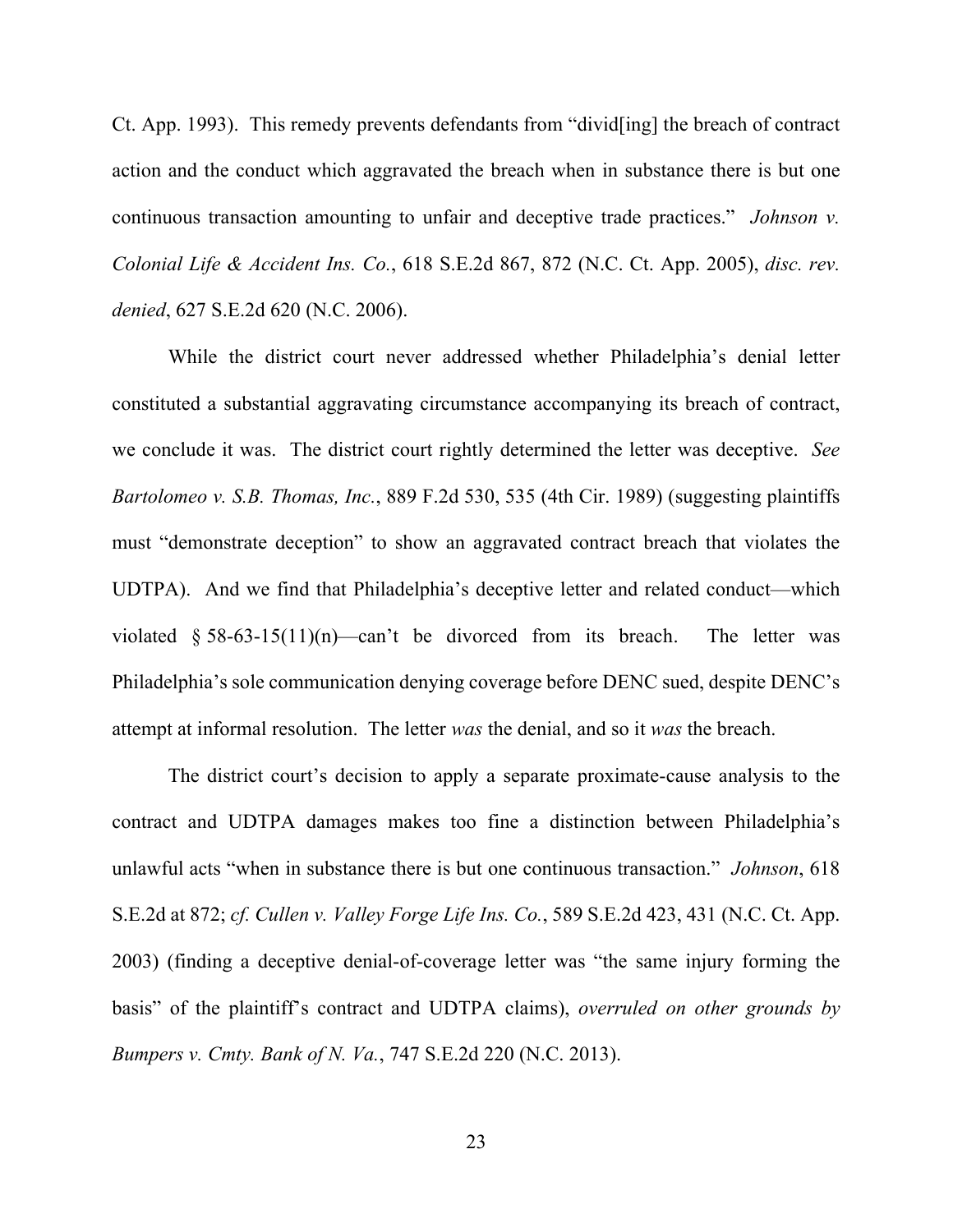Despite Philadelphia's insistence, *Gray* is not to the contrary. There, the Supreme Court of North Carolina agreed with the trial court's decision to treble only damages that the jury found were caused by a UDTPA violation—but not the jury's award of contract damages. *See* 529 S.E.2d at 685. The *Gray* jury made no specific findings that the conduct supporting the UDTPA violation attended the breach of contract.<sup>[6](#page-23-0)</sup> See id. Without such findings, the trial court couldn't conclude that the "mere breach of contract" itself was enough to maintain a UDTPA violation, so it couldn't treble the contract damages. *Id.*

Unlike *Gray*, the evidence here reflects that Philadelphia's UDTPA violation was aggravating conduct accompanying its contract breach. *Cf. Colonial Trading, LLC*, 530 F. App'x at 228 (declining to treble contract damages because the jury had only awarded damages on UDTPA claims for bribery and coercion, "not the contract-related acts").<sup>[7](#page-23-1)</sup> So we reverse the district court and find DENC has proven that Philadelphia's UDTPA violation proximately caused its damages.

<span id="page-23-0"></span> $6$  The verdict form asked whether the defendant engaged in any of five deceptive acts without directing the jury to specify which act. *Gray*, 529 S.E.2d at 683–84. And some acts listed were not contract-related. *See id.*

<span id="page-23-1"></span><sup>7</sup> Philadelphia's reliance on *Nelson v. Hartford Underwriters Insurance Co.* is inapt, as the case doesn't address whether contract damages should be trebled on successful and overlapping contract and UDTPA claims. *See* 630 S.E.2d 221, 229–34 (N.C. Ct. App. 2006).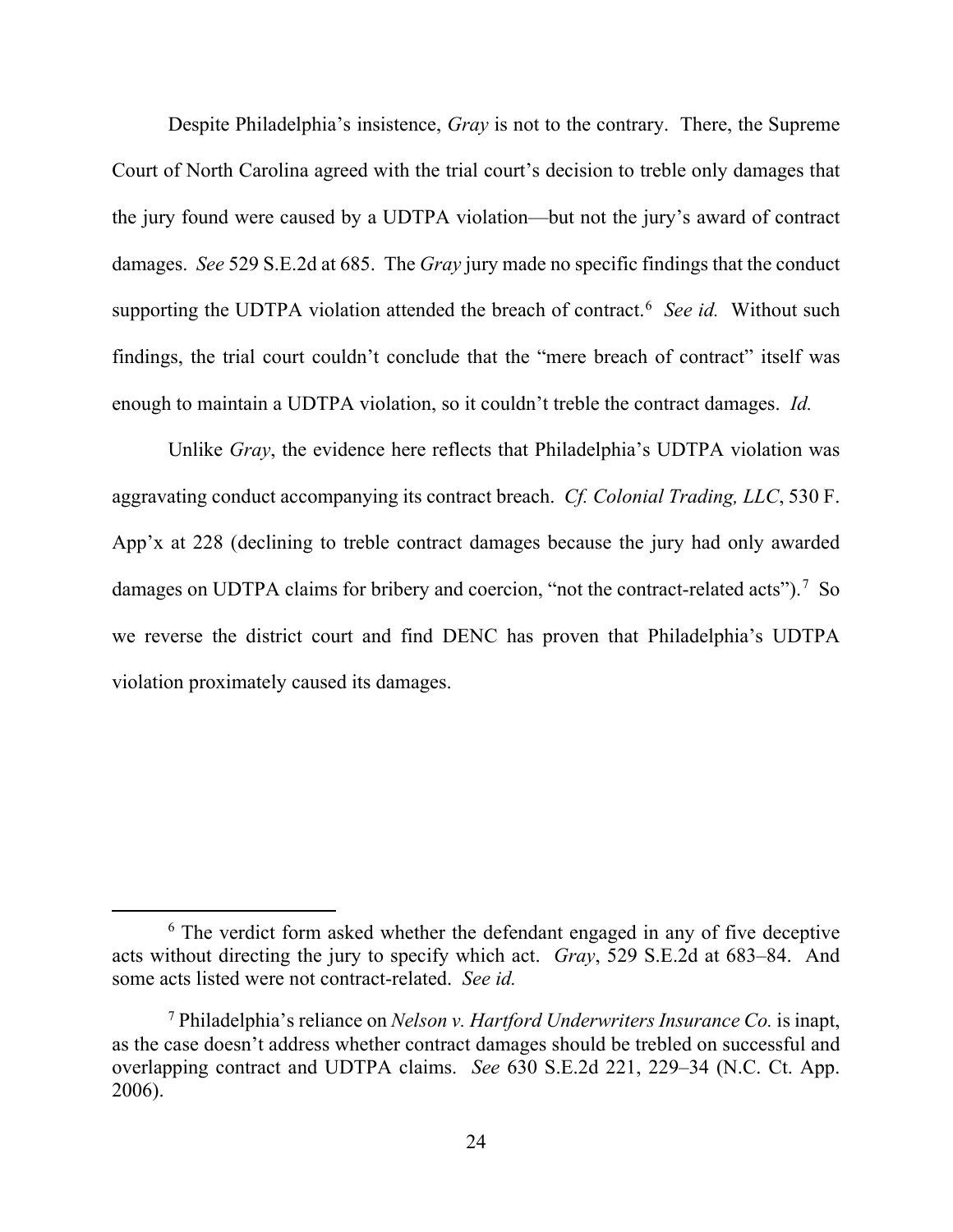\* \* \*

To recap, we affirm the district court's grant of summary judgment to DENC on its UDTPA claim but reverse its holding on damages. On remand, we instruct the district court to enter judgment in DENC's favor for treble contract damages.

#### III.

Finally, we turn to Philadelphia's challenge to the district court's fee award. In North Carolina, a court may "award attorneys' fees against the losing party in a suit alleging a violation of the UDTPA." *ABT Bldg. Prods. Corp. v. Nat'l Union Fire Ins. Co. of Pittsburgh*, 472 F.3d 99, 127 (4th Cir. 2006) (citing N.C. Gen. Stat. § 75-16.1). To do so, a court must find (1) "willfulness on the part of the party committing the violation" and (2) that the party engaged in "an unwarranted refusal to resolve the matter which forms the basis of the suit."[8](#page-24-0) *Id.* We review the district court's decision to award fees for abuse of discretion. *See id.* at 113.

Philadelphia contends the district court erred in determining that it both acted willfully and engaged in an unwarranted refusal to settle. Finding no abuse of discretion on either element, we affirm.

<span id="page-24-0"></span> $8$  N.C. Gen. Stat.  $\S 75$ -16.1 also requires that a fee award be "reasonable," but Philadelphia hasn't contested the amount of the award.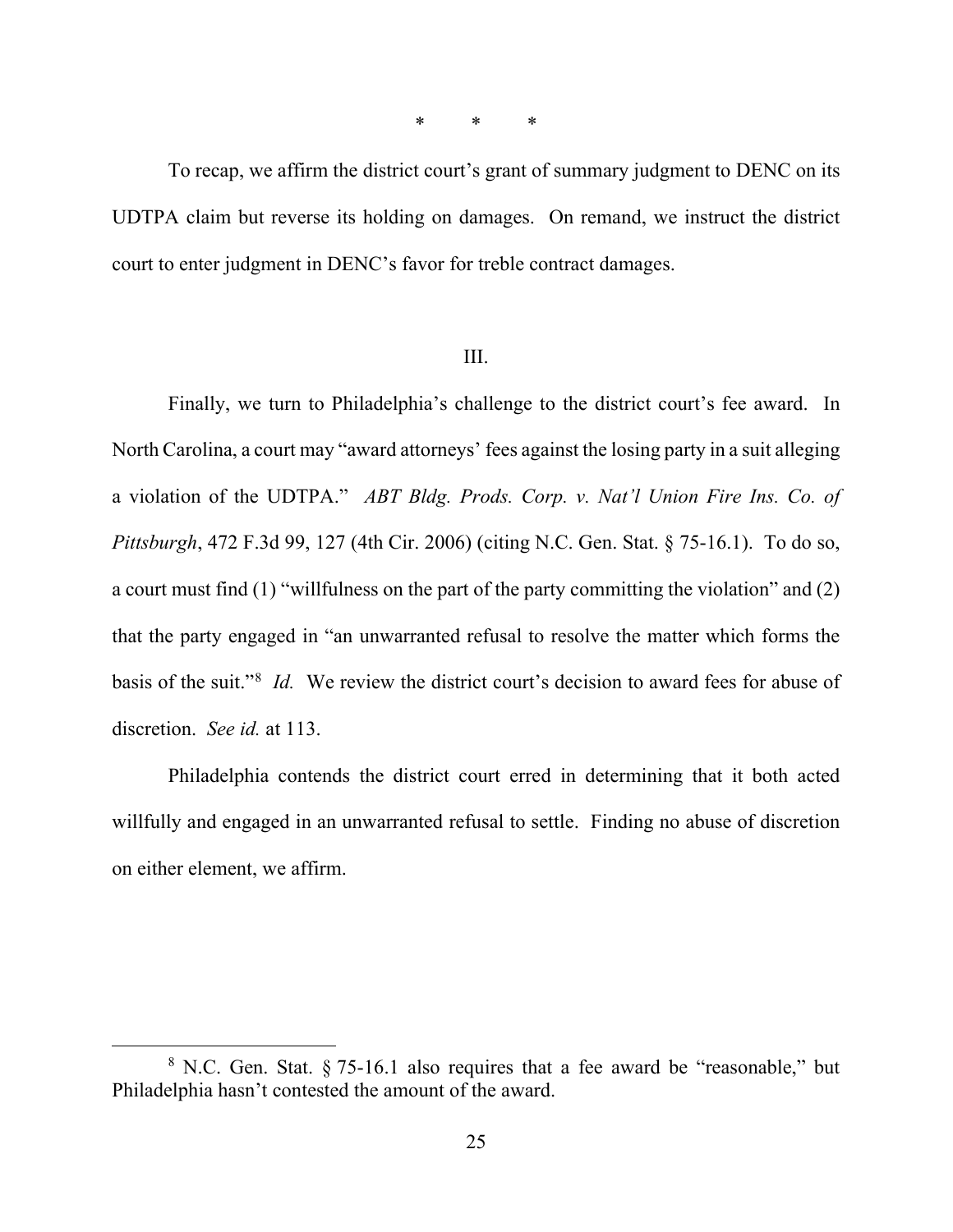A.

The district court found that Philadelphia's UDTPA violation was willful because it sent the denial letter "intentionally and not accidentally or by mistake." *DENC III*, 454 F. Supp. 3d at 564. Philadelphia doesn't challenge the court's findings that its employees (including a vice president) drafted and reviewed the letter before sending it to DENC. *Id.* Rather, Philadelphia contends the district court erred in finding willfulness because the letter merely evinced an "honest disagreement" with DENC on coverage. Without evidence that it engaged in "fraud, malice, [or] gross negligence," Philadelphia claims the court couldn't find it acted "intentionally with the view to doing injury to another," i.e., willfully. Appellant's Br. at 53–54 (citing *Standing v. Midgett*, 850 F. Supp. 396, 404 (E.D.N.C. 1993)). We disagree.

Conduct need not be "fraudulent, malicious, or grossly negligent to be willful" under the UDTPA. *DENC III*, 454 F. Supp. 3d at 565. It's enough that a party engaged in a deceptive trade practice intentionally, rather than by accident or mistake. *E.g.*, *United Laby's, Inc. v. Kuykendall*, 403 S.E.2d 104, 111 (N.C. Ct. App. 1991) (finding willfulness despite defendant's honest belief in deceptive practice); *see also In re Pierce*, 79 S.E. 507, 508 (N.C. 1913) ("Willful is used in contradistinction to accidental or unavoidably."). So the district court didn't abuse its discretion by finding Philadelphia "willfully" sent the deceptive letter.

#### B.

The district court also determined that Philadelphia engaged in an unwarranted refusal to settle until its first reasonable offer in December 2019, which followed the court's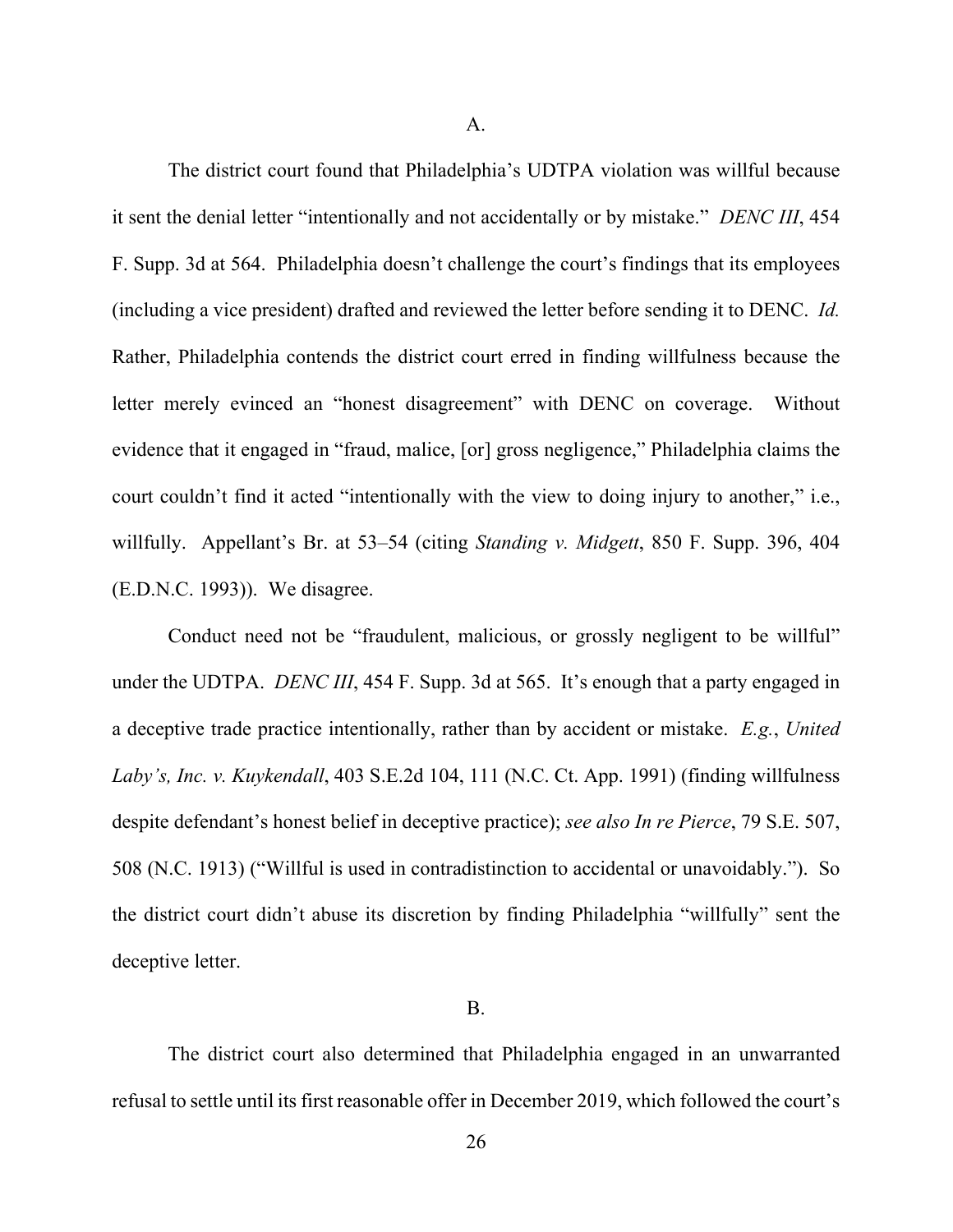summary judgment for DENC on its breach of contract and UDTPA claims. *DENC III*, 454 F. Supp. 3d at 565–66. Ample evidence supports the district court's conclusion.

The court first pointed to Philadelphia's refusal to seriously consider DENC's response to its deceptive denial letter. *See id.* at 565. Philadelphia never answered DENC's letter, even though DENC noted that Philadelphia hadn't considered the Collapse Endorsement. Nor did Philadelphia ever "perform the analysis of its own policy of the kind it undertook in its summary judgment briefing." *Id.* The district court also found that Philadelphia never pursued the "obviously irrelevant" policy provisions listed in the denial letter, yet it refused to disavow the deceptive letter. *Id.*; *see Pinehurst, Inc. v. O'Leary Bros. Realty, Inc.*, 338 S.E.2d 918, 926 (N.C. Ct. App. 1986) (affirming fee award where claim turned on a "deceptive letter which defendants never retracted and still contend was an acceptable business practice").

The court next compared the settlement negotiations to DENC's ultimate recovery. *See United Laby's*, 403 S.E.2d at 111 (finding a defendant's attempt at settling "not realistic" in view of final jury award). Philadelphia first offered \$50,000 and then \$212,500, which equaled only half the contract damages DENC sought. *DENC III*, 454 F. Supp. 3d at 565. And when the court granted summary judgment on DENC's contract claim, Philadelphia's next offer accounted only for DENC's contract damages, ignoring its UDTPA claim.

The district court found Philadelphia didn't make a reasonable settlement offer until December 2019, after the court granted summary judgment for DENC on its UDTPA claim. That \$525,000 offer was reasonable (said the court) because it accounted for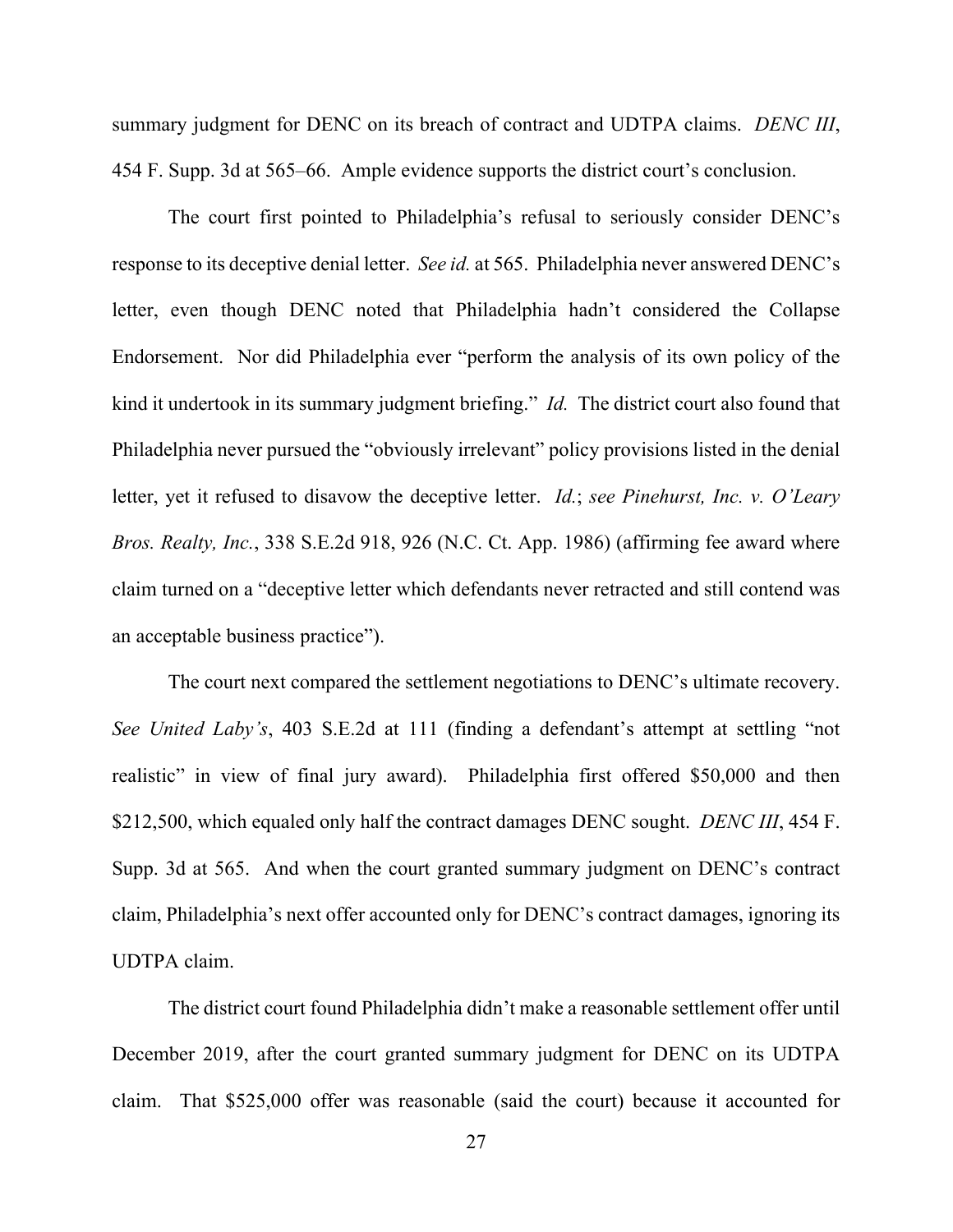DENC's full contract damages and "the strength of DENC's argument on its successful [UDTPA] claim." *Id.* at 566.

Philadelphia's only retort is to shift the blame to DENC for its "steadfast refusal to negotiate below three times its contract damages." Appellant's Br. at 54. But "Philadelphia, not DENC, is the wrongdoer here." *DENC III*, 454 F. Supp. 3d at 566. DENC's unyielding negotiating position doesn't excuse Philadelphia's failure to make a reasonable settlement offer. Besides, the district court did consider DENC's obstinance. That's why it limited the fee award to attorneys' fees incurred up to Philadelphia's reasonable December 2019 offer, instead of through the fees motion, as DENC requested.

We see no reason to disturb the district court's sound exercise of its discretion.

IV.

For these reasons, the district court's judgment is

*AFFIRMED IN PART, REVERSED IN PART, AND REMANDED WITH INSTRUCTIONS.*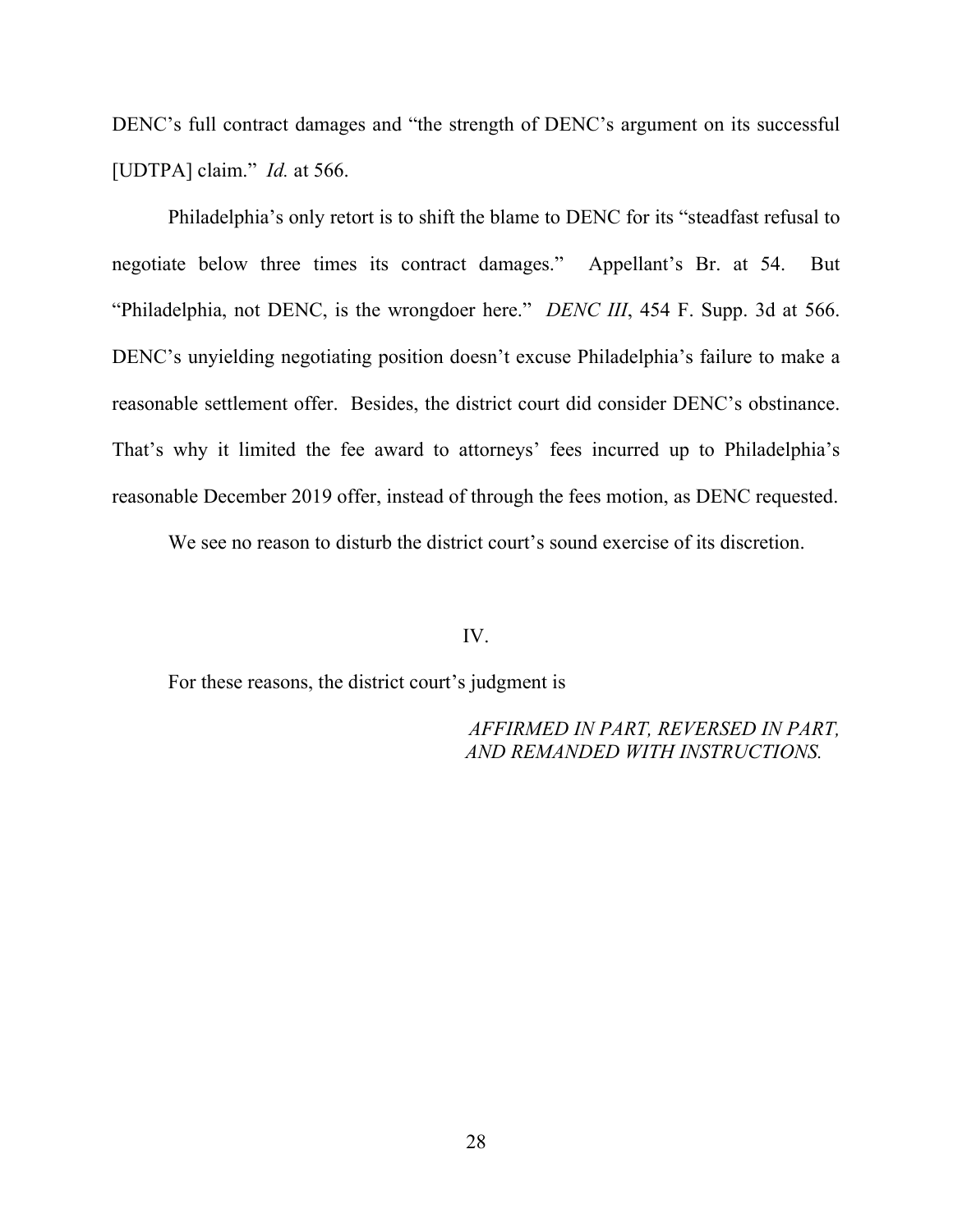RUSHING, Circuit Judge, concurring in part and dissenting in part:

I agree with the majority that Philadelphia's policy covers the collapse of the breezeway and, therefore, that the district court should be affirmed in its coverage determination. I disagree, however, that Philadelphia failed to promptly and reasonably explain its basis for denying coverage in violation of North Carolina's Unfair and Deceptive Trade Practices Act (UDTPA). Because I would reverse the district court's UDTPA ruling, I would find no basis for attorneys' fees or treble damages. I therefore join the majority's opinion as to Parts I and II-A but respectfully dissent as to Parts II-B and III.

North Carolina General Statute § 58-63-15(11) forbids certain unfair insurance claims-settlement practices, which also qualify as violations of UDTPA, N.C. Gen. Stat. § 75-1.1. *See Gray v. N.C. Ins. Underwriting Ass'n*, 529 S.E.2d 676, 683 (N.C. 2000); *see also Elliott v. Am. States Ins. Co.*, 883 F.3d 384, 396 (4th Cir. 2018). For example, subsection (11)(a) prohibits an insurer from "[m]isrepresenting pertinent facts or insurance policy provisions relating to coverages at issue." N.C. Gen. Stat. § 58-63-15(11)(a). Subsection (11)(d) prohibits an insurer from "[r]efusing to pay claims without conducting a reasonable investigation based upon all available information." *Id.* § 58-63-15(11)(d). Subsection  $(11)(g)$  prohibits "[c]ompelling [the] insured to institute litigation to recover amounts due under an insurance policy by offering substantially less than the amounts ultimately recovered in actions brought by such insured." *Id.* § 58-63-15(11)(g). DENC initially brought claims under these subsections, but the district court granted summary judgment in favor of Philadelphia, and DENC does not challenge those rulings in its crossappeal.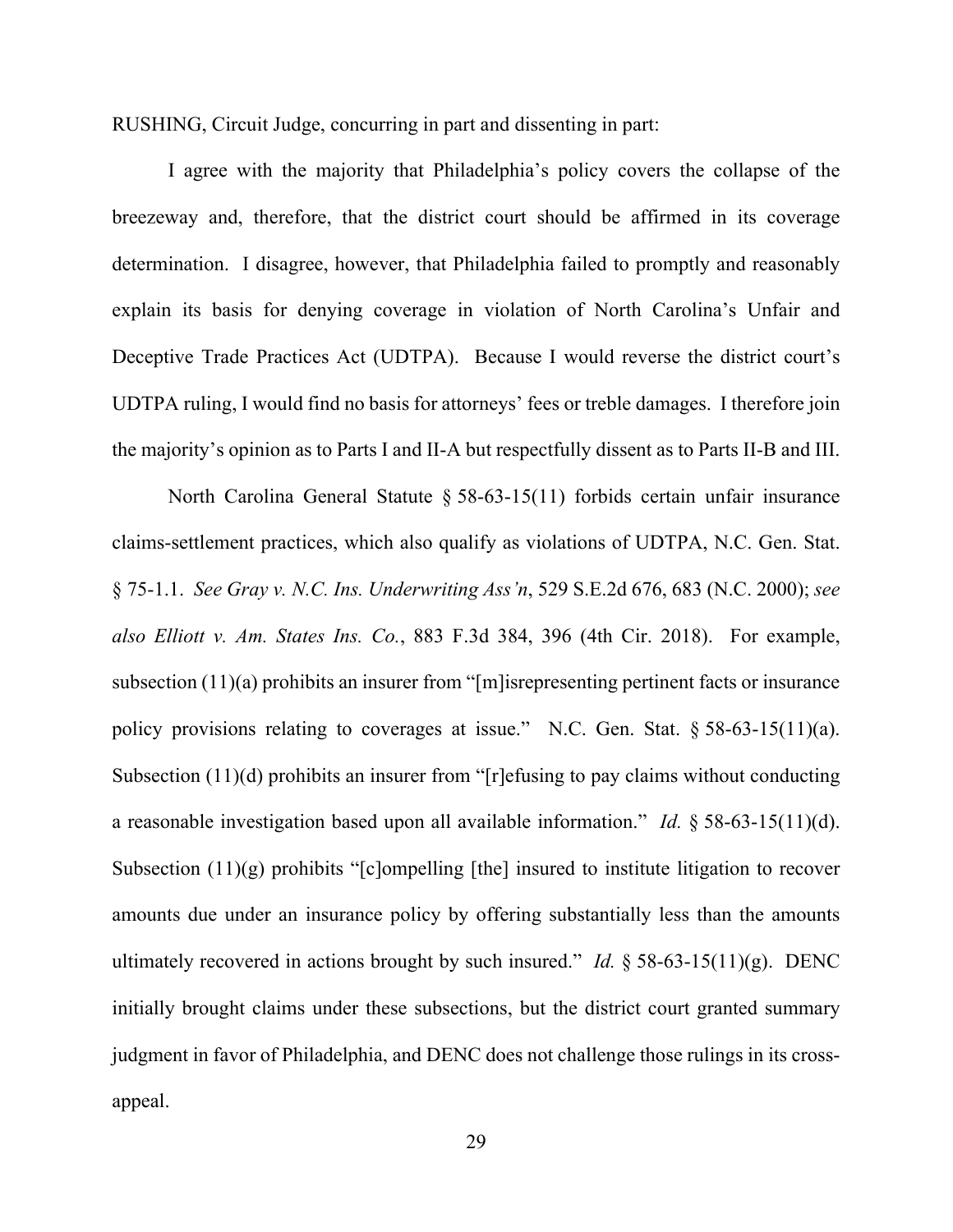The only provision at issue on appeal is subsection  $(11)(n)$ , which makes it unlawful for an insurer to "[f]ail[] to promptly provide a reasonable explanation of the basis in the insurance policy in relation to the facts or applicable law for denial of a claim or for the offer of a compromise settlement." *Id.* § 58-63-15(11)(n).

Subsection (11)(n) does not impose a high bar for insurers, requiring only a prompt and reasonable explanation, not a sophisticated legal memorandum. Courts in North Carolina have found denial letters sufficient when they simply identify a claimed policy exclusion or other ground for denial. *See*, *e.g.*, *Murphy-Brown, LLC v. ACE Am. Ins. Co.*, No. 19 CVS 2793, 2019 WL 6878942, at \*8–9 (N.C. Super. Ct. Dec. 16, 2019) (pollution exclusions); *Lockhart v. State Farm Fire & Cas. Co.*, No. 1:17-cv-994, 2018 WL 3339531, at \*3 (M.D.N.C. July 6, 2018) (insured's lack of cooperation); *Reliastar Life Ins. Co. v. Laschkewitsch*, No. 5:13-CV-210-BO, 2014 WL 2211033, at \*11–12 (E.D.N.C. May 28, 2014) (insured's misrepresentations). By contrast, courts have found subsection  $(11)(n)$ implicated when the insurer fails to identify any basis whatsoever for denying an insured's claim. *See*, *e.g.*, *Guessford v. Pa. Nat'l Mut. Cas. Ins. Co.*, 983 F. Supp. 2d 652, 665–666 (M.D.N.C. 2013) (insurer "refused to provide Plaintiff with *any* explanation of the basis for its compromise settlement"); *Miller v. Nationwide Mut. Ins. Co.*, 435 S.E.2d 537, 543– 544 (N.C. Ct. App. 1993) (insurer "failed to identify any policy provision" and cited no authority supporting its refusal to pay).

Disagreement about the validity of the insurer's claimed basis for denial is insufficient to sustain a subsection (11)(n) claim. *See*, *e.g.*, *Cent. Carolina Bank & Tr. Co. v. Sec. Life of Denver Ins. Co.*, 247 F. Supp. 2d 791, 804 (M.D.N.C. 2003); *Majstorovic v.*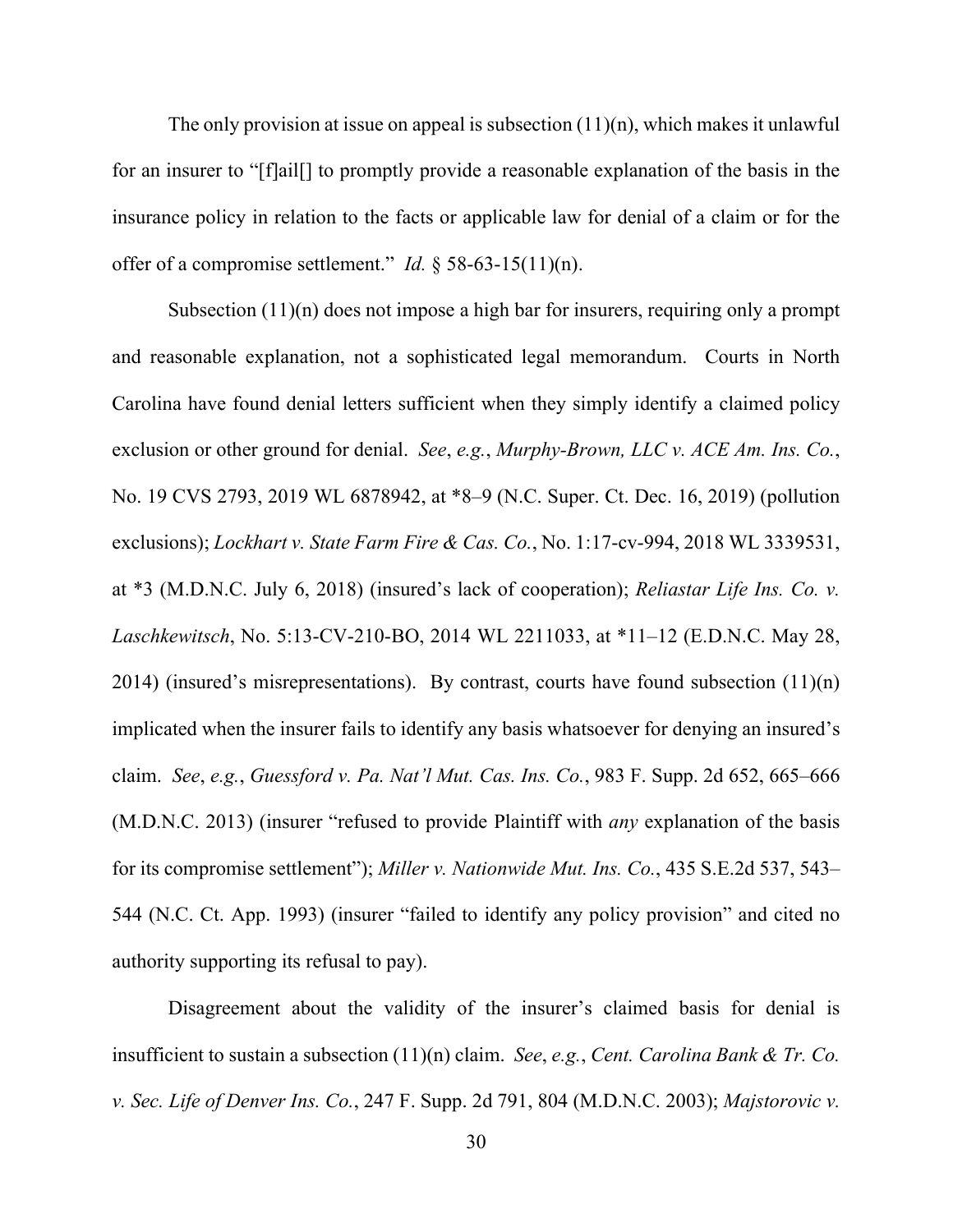*State Farm Fire & Cas. Co.*, No. 5:16-cv-771-D, 2018 WL 1473427, at \*7 (M.D.N.C. July 6, 2018); *Murphy-Brown, LLC*, 2019 WL 6878942, at \*9. That is, an insurer satisfies subsection (11)(n) by reasonably explaining its basis for denial, even if the denial does not ultimately prevail. It follows that an insurer does not violate subsection (11)(n) simply by failing to refute an insured's potential counterarguments in favor of coverage.

In my view, Philadelphia's eight-page denial letter, issued a few weeks after it received notice of DENC's claim, satisfied the insurer's obligation under subsection  $(11)(n)$  to provide a prompt and reasonable explanation of the basis for denial. The letter begins by summarizing the factual findings by Philadelphia's investigators: the breezeway wall lacked a "properly integrated water management system," including a "weather resistant barrier"; "heavy water stains" and "significant biological growth" were found underneath the first floor breezeway's vinyl ceiling; water had been directed to the wood framing supporting the breezeway's concrete slab due to the absence of proper water sealing; dryer vents from laundry rooms were discharging "directly onto the framing configuration" instead of "venting to the exterior"; the breezeway's support structure revealed "[l]ong-term water intrusion and significant deterioration of the wood framing"; "[s]hrinkage cracking" had occurred "in the construction control joints and randomly within" the concrete slab; and the stairs leading to the breezeway were held together with "questionable connections," including nuts and washers that "exhibited significant corrosion." J.A. 439.

The letter then identifies and quotes what appears to be every potentially applicable policy exclusion, including some exclusions that ultimately were not advanced in litigation.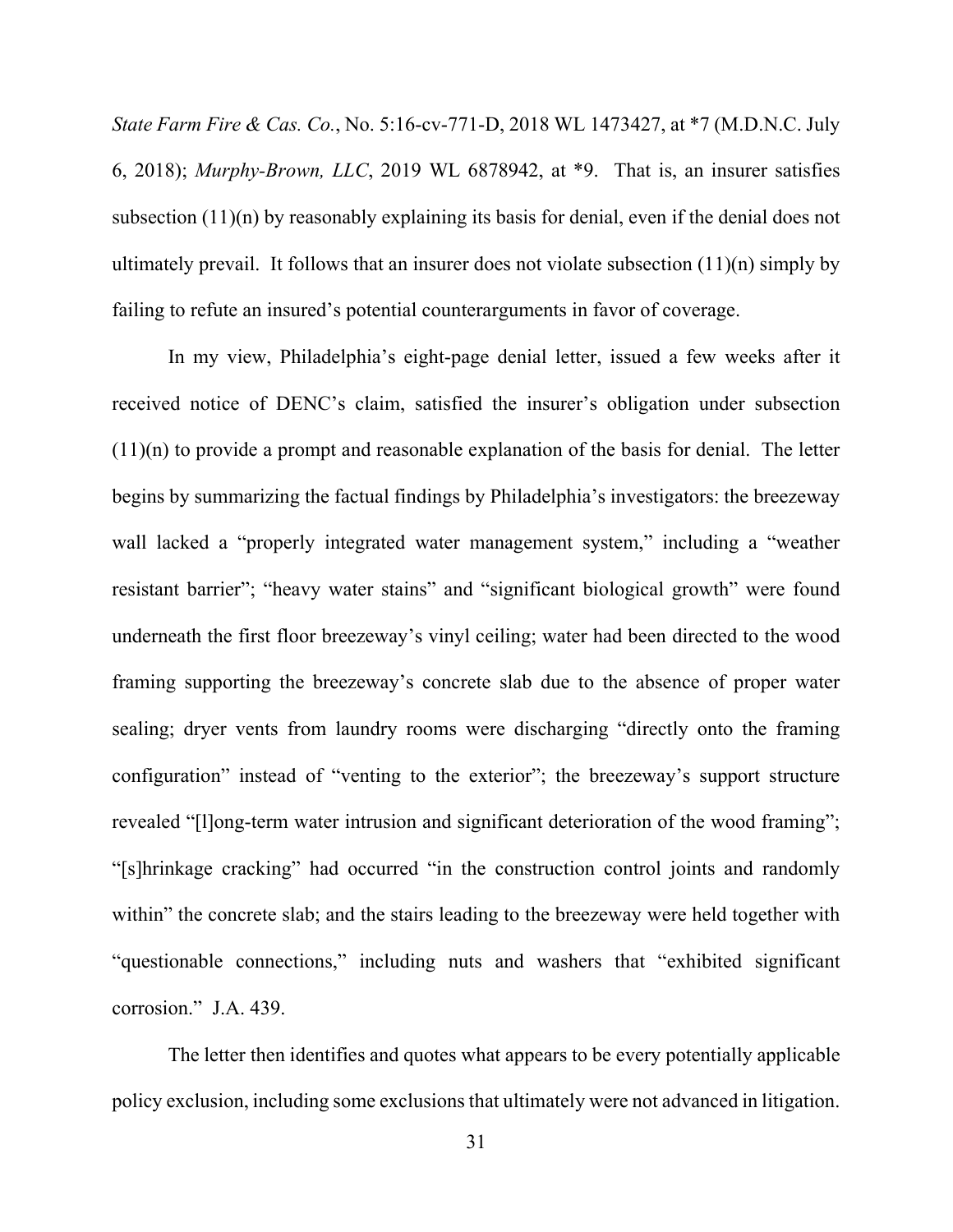It quotes an exclusion for loss caused by faulty design, construction, or maintenance. It quotes the exclusions for collapse, including the bar on coverage for a building that is still "standing" even if it is "cracking, bulging, sagging," "settling," or "in danger of falling down." J.A. 441–442. The letter quotes numerous exclusions related to water damage, including: (1) an exclusion for loss caused by "[r]ust, corrosion, fungus, [or] decay," "[s]ettling, cracking, shrinking or expansion," or "[d]ampness or dryness of atmosphere"; (2) an exclusion for loss to "[t]he interior of any 'buildings' . . . caused by or resulting from rain"; (3) a flood exclusion; (4) an exclusion for loss to steam boilers and pipes and water heating equipment; and (5) an exclusion for damage resulting from "continuous or repeated seepage or leakage of water, or the presence of condensation" that "occurs over a period of 14 days or more." J.A. 440–442. The letter also quotes the definition of "Specified Causes of Loss," which extends coverage to water damage that is "the direct result of the breaking or cracking of" a "system or appliance containing water or steam." J.A. 441.

Having recited these provisions, the letter then states the bases for the denial of coverage in plain language, linking the facts to the quoted exclusions. It says: "We respectfully must deny coverage because the damage is reportedly the result of long-term water intrusion and deteriorated wood framing," which was "the result of the failure to properly install a water management system on the walls and a properly integrated waterproof system for the walkway slab and framing configuration as well as improper venting of the dryers." J.A. 442. The letter further declines coverage because "the damage was not caused by any of the Specified Causes of Loss as defined under the policy." J.A. 442. "Lastly," the letter explains that coverage is denied because the damage began "prior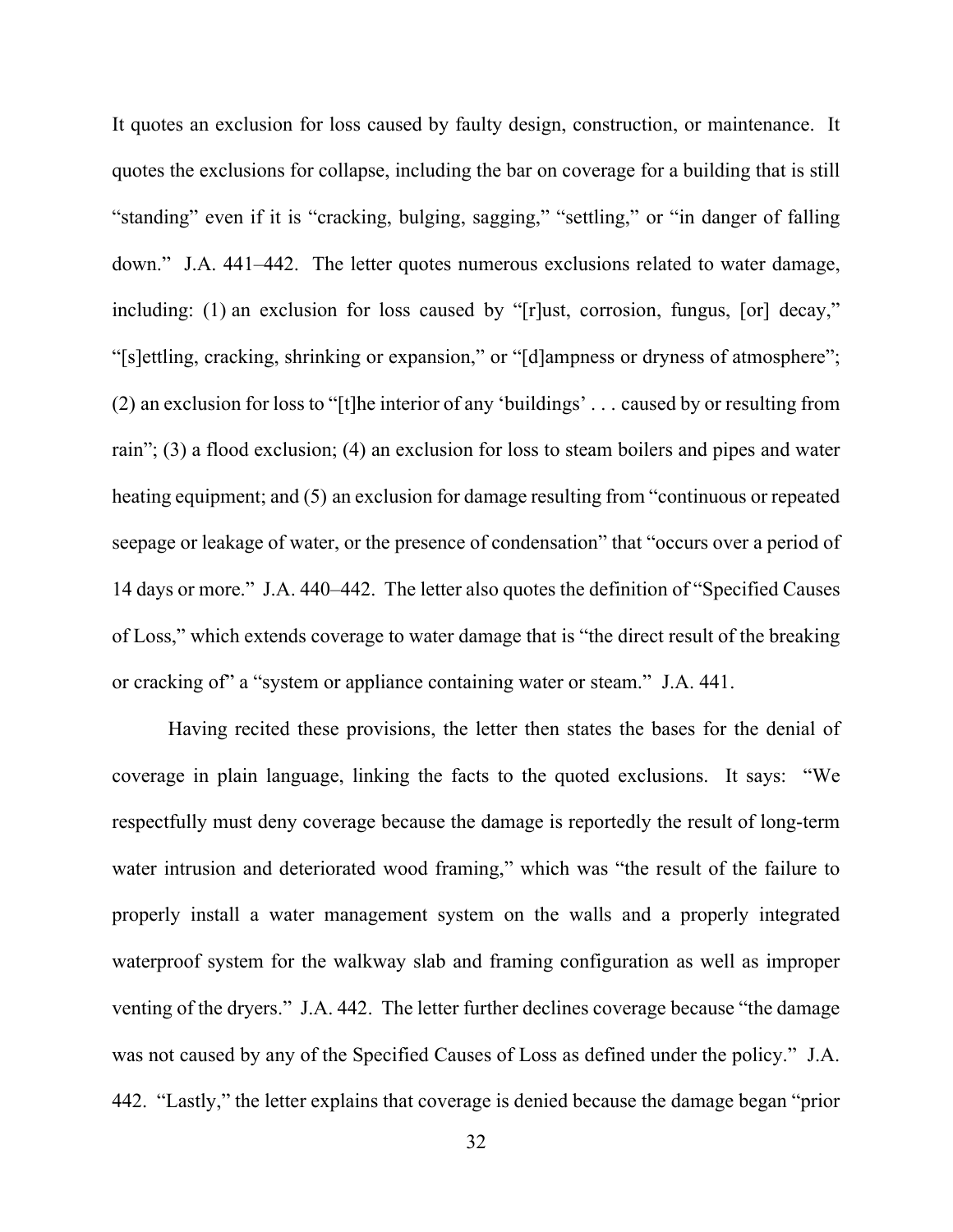to the inception date of coverage," and it immediately quotes the policy's exclusion for "loss or damage commencing" outside the policy period. J.A. 442–443; *see* J.A. 444 (reiterating the coverage period explanation).

Under these circumstances, I cannot conclude that Philadelphia failed to provide a "reasonable explanation" for denying coverage in view of the facts and policy provisions. N.C. Gen. Stat. § 58-63-15(11)(n). The letter's explanation clearly faults defective construction and design of the water management system and dryer vents for long-term water seepage and decay, all of which are mentioned in the previously quoted policy exclusions. Although the majority complains that no exclusion uses the precise phrase "water intrusion," *see supra*, at 19, the quoted exclusions bar coverage for "continuous or repeated seepage or leakage of water" and for damage caused by "rain" and other water events, J.A. 441–442, making the letter's meaning apparent. The letter also specifically notes that the policy provision that *does* cover water damage—Specified Causes of Loss does not apply. And it additionally denies coverage for the plainly stated reason that the loss began outside of the policy period, quoting from the policy itself. These are reasonable explanations for Philadelphia's denial of coverage, even though Philadelphia's reasons for the denial ultimately proved to be incorrect.

The majority and the district court fault Philadelphia for including policy exclusions for flooding and steam boilers and pipes, which were not implicated here. *See supra*, at 19. The author of the letter testified that he included these provisions because he was not sure if any of the water damage could be traced to these sources; in other words, he was (perhaps overzealously) covering all his bases. But inclusion of these ultimately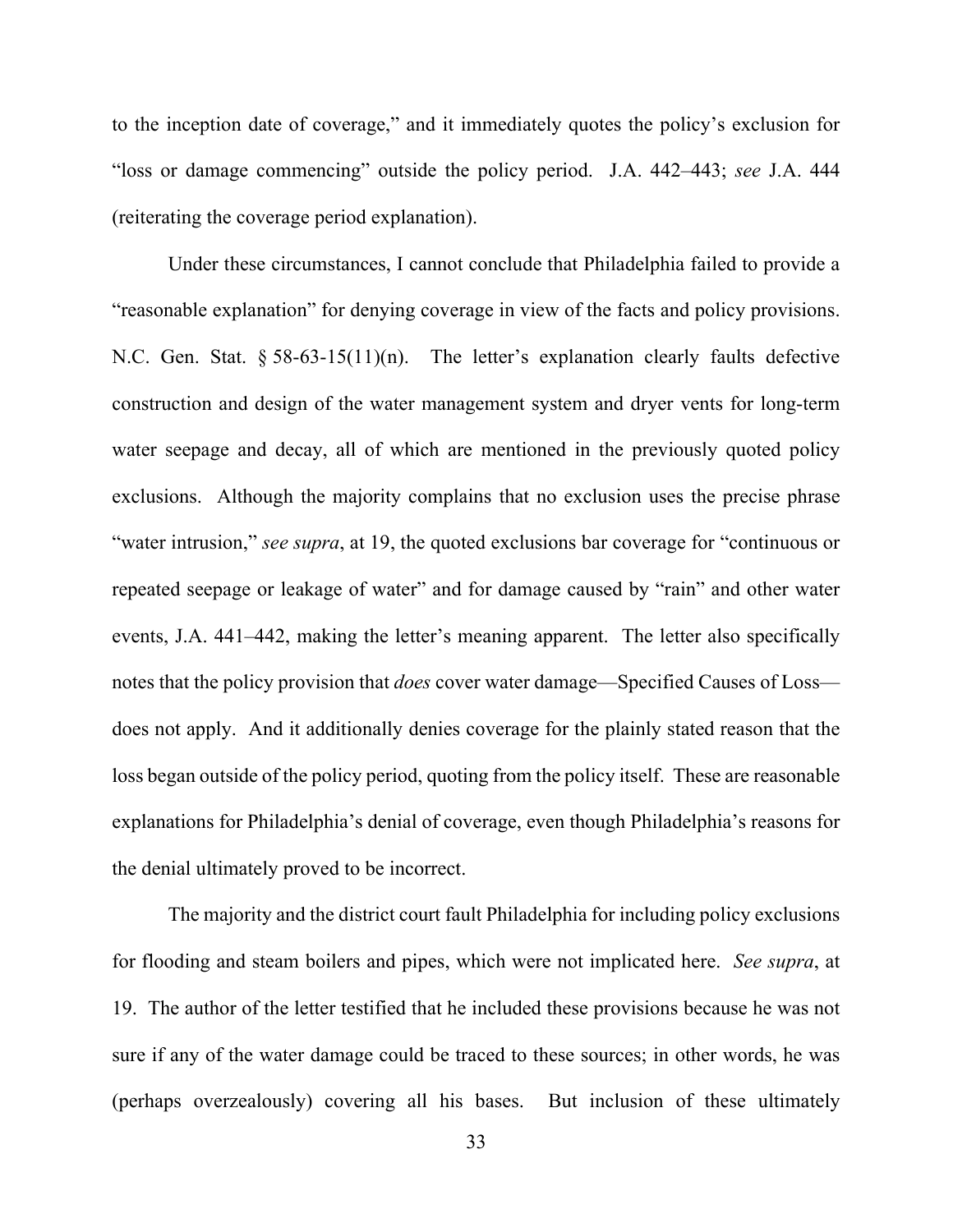inapplicable provisions does not negate the letter's plain statement of the reasons for denial: defective construction and design causing long-term water seepage and decay; the absence of a Specified Cause of Loss; and loss beginning outside the policy period. Even assuming that inclusion of inapplicable policy provisions could potentially so obscure an insurer's basis for denial that it amounts to "[f]ailing" to explain, N.C. Gen. Stat.  $\S 58-63-15(11)(n)$ , the denial letter here demonstrates this is not such a case. And while the letter does not reference Philadelphia's earlier agreement to pay, not even the majority claims this constitutes a failure to reasonably explain the basis for the denial.

The majority and the district court also observe that some of the provisions quoted in the letter had been modified or superseded by amendments. *See supra*, at 19. Philadelphia should have done better. Yet it does not appear that these corrections altered the bases Philadelphia identified for its denial. And even if an insurer is wrong to deny coverage under certain provisions, that in itself is not a failure to *explain* the (erroneous) basis for denial. Moreover, "[m]isrepresenting . . . insurance policy provisions" belongs to a different statutory provision—subsection (11)(a)—on which DENC lost below and which it has abandoned on appeal. N.C. Gen. Stat. § 58-63-15(11)(a). The district court granted summary judgment to Philadelphia on DENC's subsection (11)(a) claim because DENC did not show reliance on the alleged misrepresentations, which is a required element of a subsection (11)(a) claim. *See DENC, LLC v. Phila. Indem. Ins. Co.*, 426 F. Supp. 3d 151, 157 (M.D.N.C. 2019) (citing *Bumpers v. Cmty. Bank of N. Va.*, 747 S.E.2d 220, 226 (N.C. 2013)). I disagree that DENC's failed subsection (11)(a) claim nevertheless satisfies